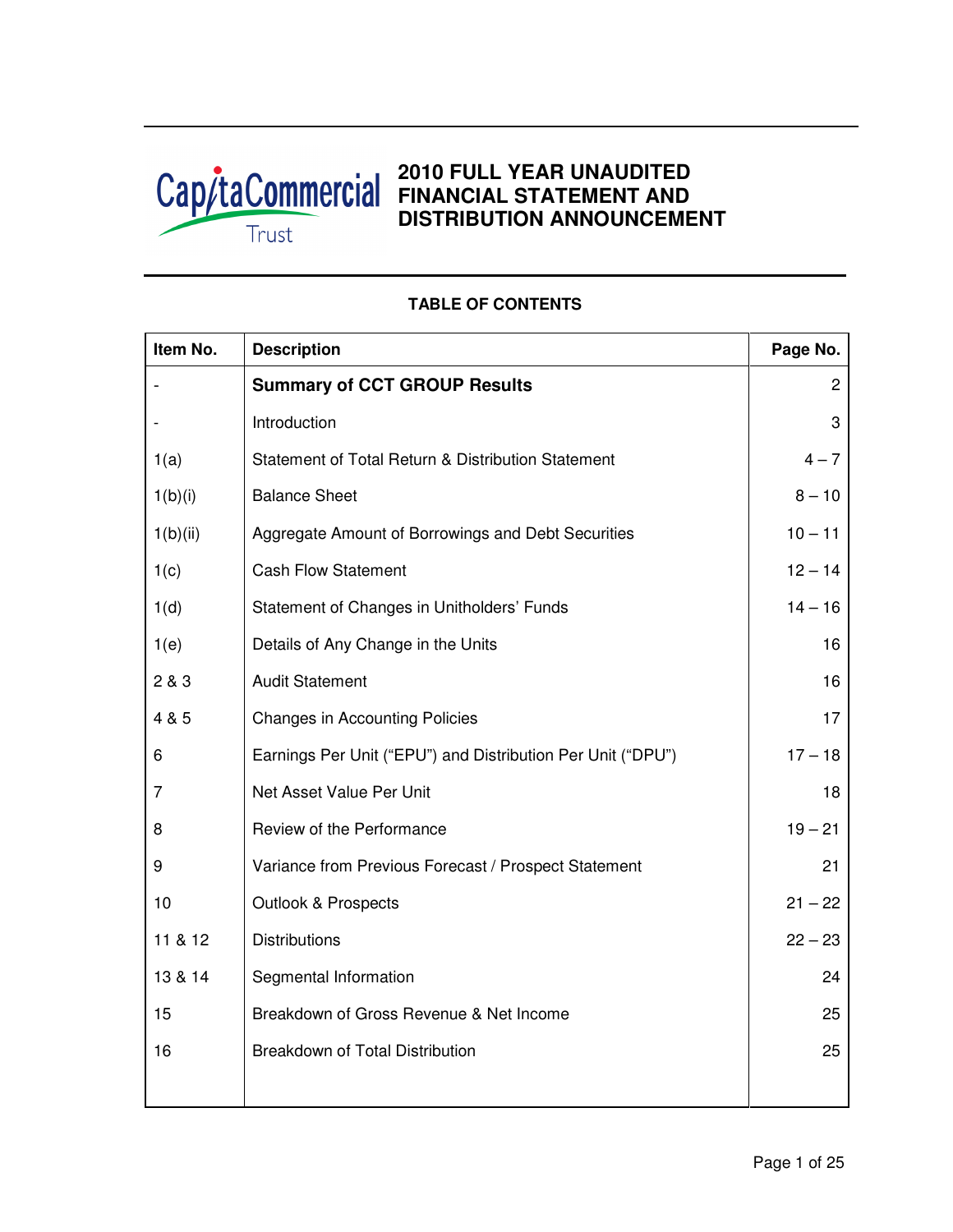## **SUMMARY OF CCT GROUP RESULTS**

|                                         | Actual<br>2H 2010 | Actual<br>4Q 2010 | Actual<br>4Q 2009 | Change<br>% | Actual<br>FY 2010 | Actual<br>FY 2009 | Change<br>% |
|-----------------------------------------|-------------------|-------------------|-------------------|-------------|-------------------|-------------------|-------------|
| Gross Revenue (S\$'000)                 | 189,875           | 92,093            | 103,240           | (10.8)      | 391,911           | 403,323           | (2.8)       |
| Net Property Income (S\$'000)           | 147,176           | 70,888            | 80,001            | (11.4)      | 298,983           | 300,211           | (0.4)       |
| Distributable Income (S\$'000)          | 110,942           | 54,706            | 52,893            | 3.4         | 220,957           | 198,452           | 11.3        |
| <b>DPU</b> (cents)<br>l- For the Period | (1)<br>3.93       | 1.94 $(1)$        | 1.88              | 3.2         | (1)<br>7.83       | 7.06              | 10.9        |

#### **Note :**

(1) DPUs for the 2H 2010, 4Q 2010 and FY 2010 were computed on the basis that none of the outstanding S\$370.0 million convertible bonds issued in May 2008 and due 2013 ("CB due 2013") and S\$225.0 million convertible bonds issued in April 2010 and due 2015 ("CB due 2015"), collectively known as "Convertible Bonds" is converted into CCT units ("Units") on or before books closure dates. Accordingly, the actual quantum of DPU may differ if any of these Convertible Bonds is converted into Units on or before the books closure date.

**\_\_\_\_\_\_\_\_\_\_\_\_\_\_\_\_\_\_\_\_\_\_\_\_\_\_\_\_\_\_\_\_\_\_\_\_\_\_\_\_\_\_\_\_\_\_\_\_\_\_\_\_\_\_\_\_\_\_\_\_\_\_\_\_\_\_\_\_\_\_\_\_\_\_\_\_\_\_** 

## **DISTRIBUTION AND BOOKS CLOSURE DATE**

| <b>Distribution</b>                      | From 1 July 2010 to 31 December 2010            |
|------------------------------------------|-------------------------------------------------|
| Distribution Type                        | Taxable income                                  |
| Estimated Distribution Rate <sup>1</sup> | Taxable income distribution 3.93 cents per unit |
| Books Closure Date                       | Friday, 28 January 2011                         |
| Payment Date                             | Monday, 28 February 2011                        |

#### **Footnote:**

(1) The above estimated DPU is computed on the basis that none of the Convertible Bonds is converted into Units on or before the book closure date. Accordingly, the actual quantum of DPU may defer if any of the Convertible Bonds is converted into Units on or before the books closure date.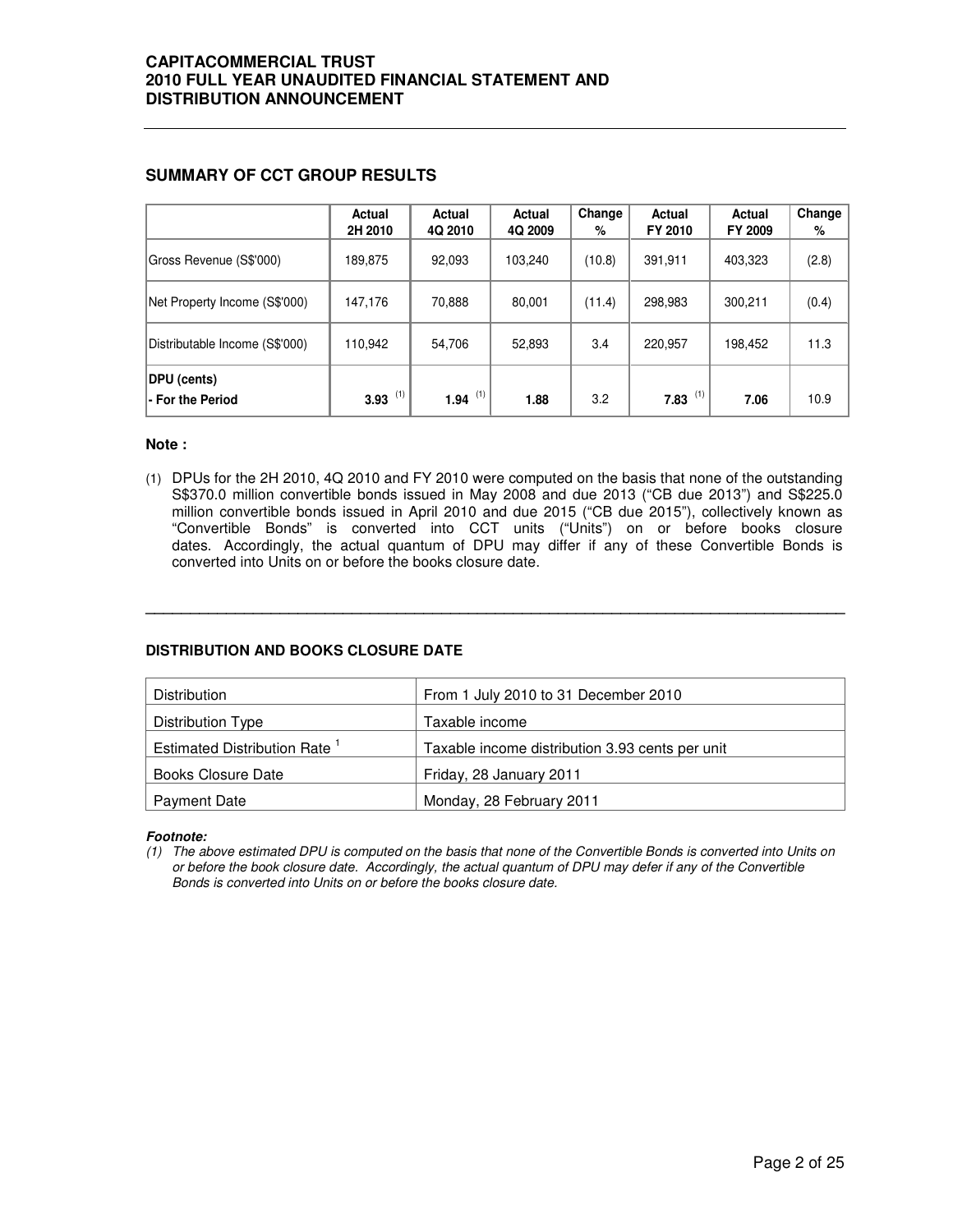## **INTRODUCTION**

CapitaCommercial Trust ("CCT") was established pursuant to a trust deed dated 6 February 2004 (as amended) executed between CapitaCommercial Trust Management Limited (as manager of CCT) (the "Manager") and HSBC Institutional Trust Services (Singapore) Limited (as trustee of CCT) (the "CCT Trustee").

As at 31 December 2010, CCT's portfolio consists of Capital Tower, Six Battery Road, HSBC Building, Raffles City (through CCT's 60.0 % stake in RCS Trust), Bugis Village, Golden Shoe Car Park, Market Street Car Park, One George Street and Wilkie Edge.

In Malaysia, CCT has a 30% stake in Quill Capita Trust ("QCT") as well as a 7.4% stake (with commitment of US\$20.0 million) in the Malaysia Commercial Development Fund ("MCDF").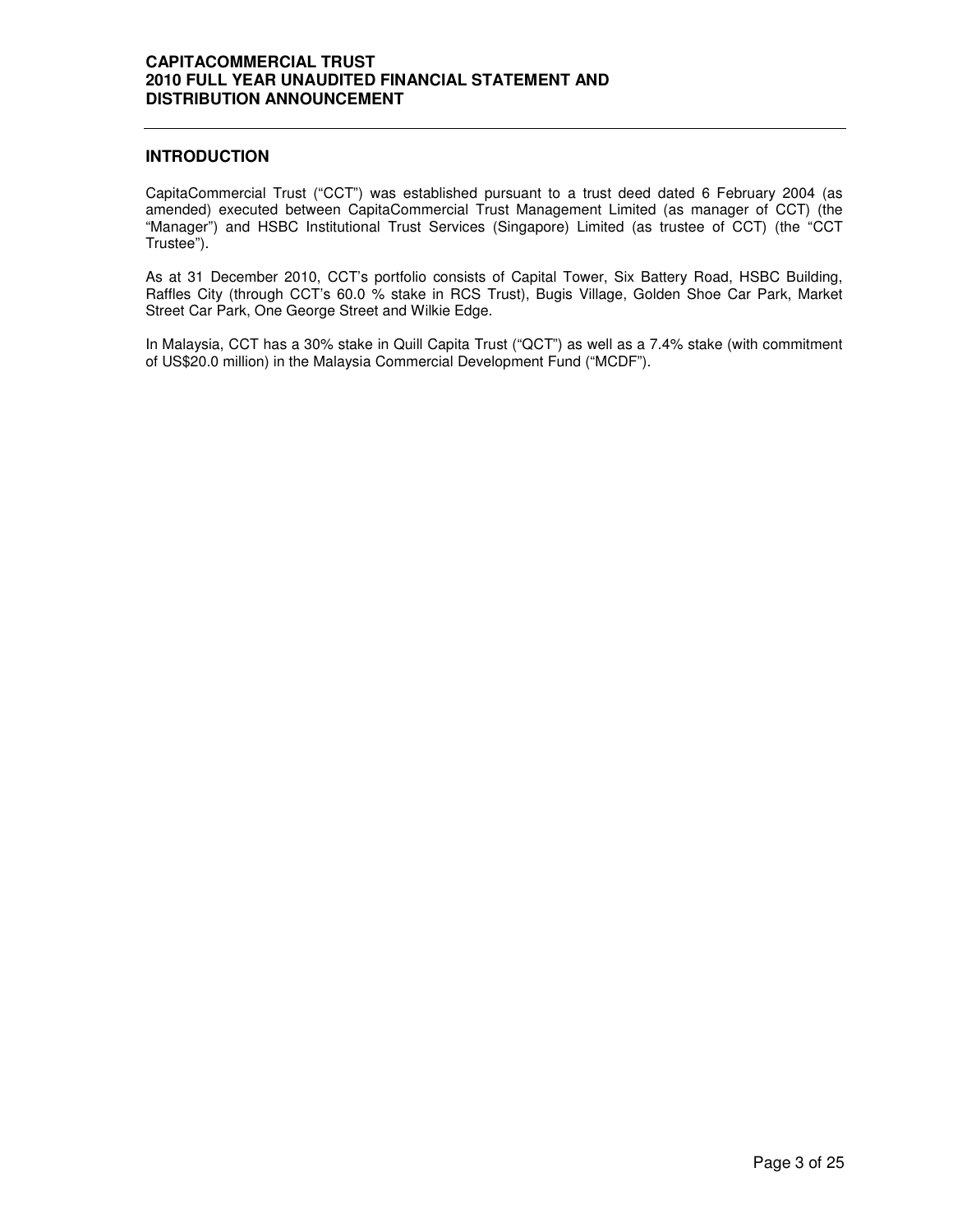#### **1(a)(i) Statement of Total Return & Distribution Statement (4Q 2010 vs 4Q 2009)**

|                                                           |                |            | Group      |            | <b>Trust</b> |            |            |  |
|-----------------------------------------------------------|----------------|------------|------------|------------|--------------|------------|------------|--|
| <b>Statement of Total Return</b>                          | <b>Note</b>    | 4Q 2010    | 4Q 2009    | Change     | 4Q 2010      | 4Q 2009    | Change     |  |
|                                                           |                | S\$'000    | S\$'000    | $\%$       | S\$'000      | S\$'000    | $\%$       |  |
| Gross rental income                                       |                | 83,887     | 93,256     | (10.0)     | 53,986       | 63,888     | (15.5)     |  |
| Car park income                                           |                | 4,258      | 4,319      | (1.4)      | 3,431        | 3,467      | (1.0)      |  |
| Other income                                              | 1              | 3,948      | 5,665      | (30.3)     | 3,255        | 4,983      | (34.7)     |  |
| Gross revenue                                             |                | 92,093     | 103,240    | (10.8)     | 60,672       | 72,338     | (16.1)     |  |
| Property management fees                                  |                | (2,769)    | (2,927)    | (5.4)      | (1, 543)     | (1,726)    | (10.6)     |  |
| Property tax                                              |                | (7,509)    | (6,062)    | 23.9       | (4,615)      | (3,646)    | 26.6       |  |
| Other property operating expenses                         |                | (10, 927)  | (14, 250)  | (23.3)     | (6, 292)     | (9, 121)   | (31.0)     |  |
| <b>Property operating expenses</b>                        |                | (21, 205)  | (23, 239)  | (8.8)      | (12, 450)    | (14, 493)  | (14.1)     |  |
| Net property income                                       | $\overline{c}$ | 70,888     | 80,001     | (11.4)     | 48,222       | 57,845     | (16.6)     |  |
| Interest income                                           |                | 798        | 163        | 389.6      | 794          | 162        | 390.1      |  |
| Investment income                                         | 3              |            |            |            | 17,452       | 15,148     | 15.2       |  |
| (Loss) / gain from remeasurement of<br>derivatives        | 4              | (2,353)    | 234        | (1, 105.6) | (2,353)      | 234        | (1, 105.6) |  |
| Reversal of impairment loss on<br>investment in associate | 5              |            |            |            |              | 6,554      | (100.0)    |  |
| Manager's management fees                                 |                | (4,718)    | (5,235)    | (9.9)      | (2,780)      | (3,374)    | (17.6)     |  |
| Trust expenses                                            |                | (380)      | (297)      | 27.9       | (299)        | (253)      | 18.2       |  |
| Borrowing costs                                           | 6              | (22, 986)  | (20, 735)  | 10.9       | (17, 274)    | (14, 995)  | 15.2       |  |
| Net income before share of profit of<br>associate         |                | 41,249     | 54,131     | (23.8)     | 43,762       | 61,321     | (28.6)     |  |
| Share of profit of associate                              | $\overline{7}$ | 3,763      | 1,019      | 269.3      |              |            |            |  |
| Net income                                                |                | 45,012     | 55,150     | (18.4)     | 43,762       | 61,321     | (28.6)     |  |
| Net change in fair value of investment<br>properties      |                | 227,826    | (350,090)  | (165.1)    | 168,653      | (334, 792) | (150.4)    |  |
| Total return for the period before tax                    |                | 272,838    | (294, 940) | (192.5)    | 212,415      | (273, 471) | (177.7)    |  |
| Income tax                                                |                | (1)        | (20)       | (95.0)     |              | (20)       | (100.0)    |  |
| Total return for the period after tax                     |                | 272,837    | (294, 960) | (192.5)    | 212,415      | (273, 491) | (177.7)    |  |
| <b>Distribution Statement</b>                             |                |            |            |            |              |            |            |  |
| Total return for the period before tax                    |                | 272,838    | (294, 940) | (192.5)    | 212,415      | (273, 471) | (177.7)    |  |
| Net tax and other adjustments                             | 8              | (218, 432) | 347,833    | (162.8)    | (157, 709)   | 326,364    | (148.3)    |  |
| Distributable income released by joint<br>venture         | 9              | 300        |            | Nm         |              |            |            |  |
| Income available for distribution to<br>unitholders       |                | 54,706     | 52,893     | 3.4        | 54,706       | 52,893     | 3.4        |  |
| Distributable income to unitholders                       |                | 54,706     | 52,893     | 3.4        | 54,706       | 52,893     | 3.4        |  |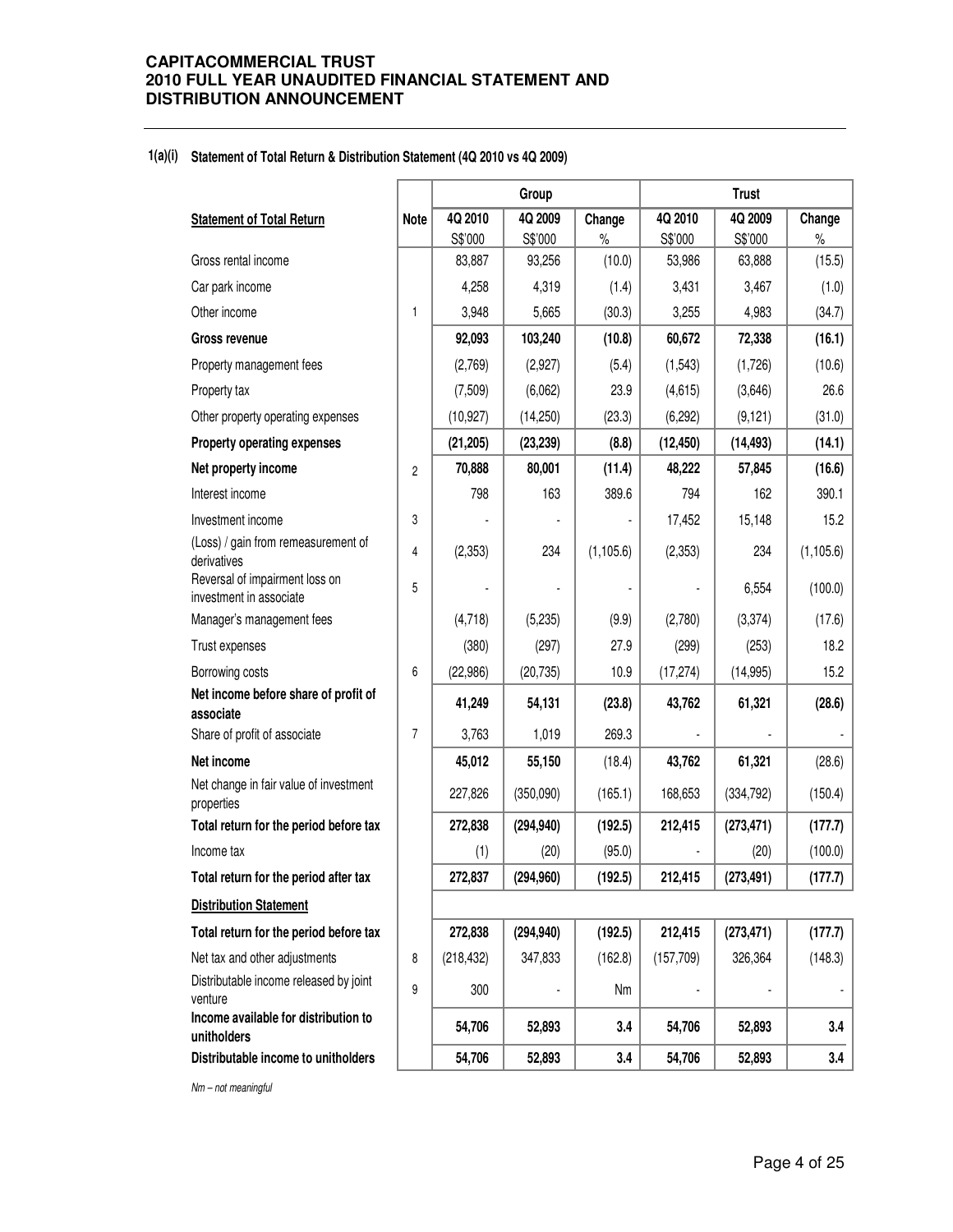## **Notes :**

- (1) Included in Other income for 4Q 2010 is yield protection income from CapitaLand Commercial Limited ("CCL") amounting to S\$0.8 million accrued in relation to One George Street. The amounts were accrued pursuant to a Deed of Yield Protection dated 11 July 2008 entered into with CCL in connection with the purchase of One George Street. Under the Deed of Yield Protection, CCL guarantees a minimum net property income ("NPI") of S\$49.5 million per annum, being 4.25% per annum of S\$1.165 billion (being the purchase price for One George Street) for a period of 5 years from 11 July 2008. The amount is lower than the S\$2.0 milIion accrued in 4Q 2009 due to improved performance of higher NPI in 4Q 2010.
- (2) The following items have been included in arriving at net property income:-

|                                                                      |         | Group   |         | <b>Trust</b> |         |        |  |
|----------------------------------------------------------------------|---------|---------|---------|--------------|---------|--------|--|
|                                                                      | 4Q 2010 | 4Q 2009 | Change  | 4Q 2010      | 4Q 2009 | Change |  |
|                                                                      | S\$'000 | S\$'000 | %       | S\$'000      | S\$'000 | %      |  |
| Depreciation and amortisation                                        | .535    | 871     | 76.2    | 1.464        | 804     | 82.1   |  |
| Impairment / (reversal of impairment)<br>losses on trade receivables | 36      | (7)     | (614.3) | 24           |         | 200.0  |  |

- (3) This relates to the income distribution from RCS Trust.
- (4) This relates to the gain / (loss) on the remeasurement of fair value of interest rate swaps and option value of the CB due 2013.
- (5) This relates to the reversal of impairment loss recognised in prior years on the investment in QCT.
- (6) Included in borrowing costs are the following:

|                                    |         | Group   |        | Trust   |         |        |  |
|------------------------------------|---------|---------|--------|---------|---------|--------|--|
|                                    | 4Q 2010 | 4Q 2009 | Change | 4Q 2010 | 4Q 2009 | Change |  |
|                                    | S\$'000 | S\$'000 | %      | S\$'000 | S\$'000 | %      |  |
| Interest cost                      | 16,886  | 17.665  | (4.4)  | 11,335  | 12,085  | (6.2)  |  |
| Amortisation and transaction costs | 6.100   | 3.070   | 98.7   | 5.939   | 2.910   | 104.1  |  |
| Total                              | 22,986  | 20.735  | 10.9   | 17.274  | 14.995  | 15.2   |  |

- (7) Share of profit of associate relates to the equity accounting of QCT's results on a 3 month lag basis. The share of profit was higher in 4Q 2010 due mainly to share of revaluation gain on QCT's investment properties recognised.
- (8) Included in the net tax and other adjustments are the following:

|                                                      |            | Group   |            | <b>Trust</b> |         |           |  |
|------------------------------------------------------|------------|---------|------------|--------------|---------|-----------|--|
| Non-tax deductible/(chargeable)                      | 4Q 2010    | 4Q 2009 | Change     | 4Q 2010      | 4Q 2009 | Change    |  |
| items:                                               | S\$'000    | S\$'000 | %          | S\$'000      | S\$'000 | %         |  |
| Manager's management fee payable<br>in units         | 2,943      | 2,873   | 2.4        | 1,006        | 1,012   | (0.6)     |  |
| Trustee's fees                                       | 192        | 193     | (0.5)      | 139          | 143     | (2.8)     |  |
| Net change in fair value of investment<br>properties | (227, 826) | 350,090 | (165.1)    | (168, 653)   | 334,792 | (150.4)   |  |
| Loss / (gain) from remeasurement of<br>derivatives   | 2,353      | (234)   | (1, 105.6) | 2,353        | (234)   | (1,105.6) |  |
| Temporary differences and other tax<br>adjustments   | 3,906      | (5,089) | (176.8)    | 7,446        | (9,349) | (179.6)   |  |
| Net tax and other adjustments                        | (218, 432) | 347,833 | (162.8)    | (157, 709)   | 326,364 | (148.3)   |  |

(9) This relates to the second and final release of S\$0.3 million of RCS Trust's taxable income of S\$0.6 million retained in 2Q 2010. S\$0.3 million was released in 3Q 2010. The amounts are based on CCT's 60.0 % interest in RCS Trust.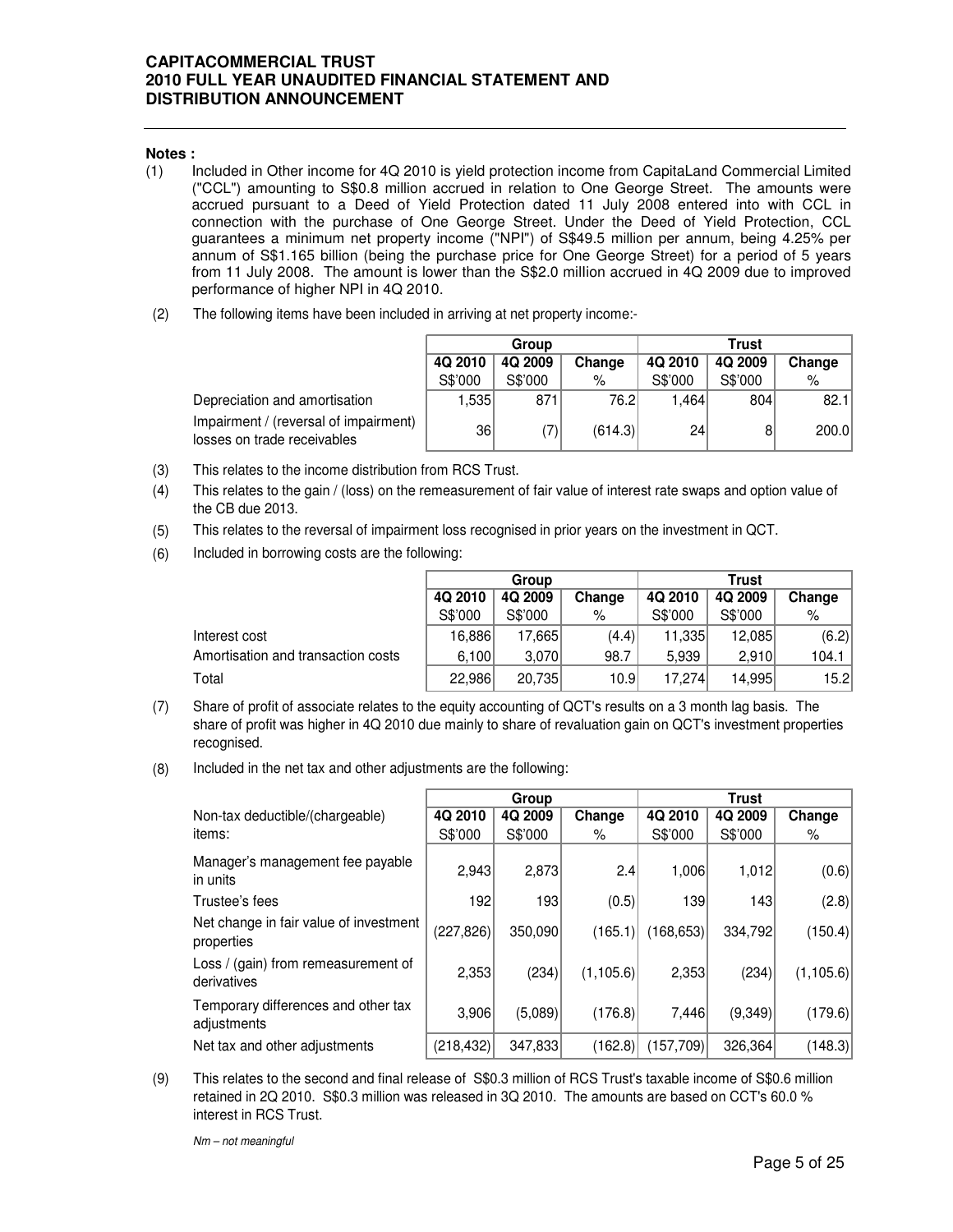#### **1(a)(ii) Statement of Total Return & Distribution Statement (FY 2010 vs FY 2009)**

|                                                           |                |            | Group       |         |            | <b>Trust</b> |         |  |
|-----------------------------------------------------------|----------------|------------|-------------|---------|------------|--------------|---------|--|
| <b>Statement of Total Return</b>                          | <b>Note</b>    | FY 2010    | FY 2009     | Change  | FY 2010    | FY 2009      | Change  |  |
|                                                           |                | S\$'000    | S\$'000     | $\%$    | S\$'000    | S\$'000      | $\%$    |  |
| Gross rental income                                       |                | 359,395    | 364,265     | (1.3)   | 243,011    | 249,963      | (2.8)   |  |
| Car park income                                           |                | 17,253     | 16,656      | 3.6     | 14,111     | 13,533       | 4.3     |  |
| Other income                                              | 1              | 15,263     | 22,402      | (31.9)  | 12,869     | 19,752       | (34.8)  |  |
| Gross revenue                                             |                | 391,911    | 403,323     | (2.8)   | 269,991    | 283,248      | (4.7)   |  |
| Property management fees                                  |                | (11, 137)  | (11, 045)   | 0.8     | (6, 382)   | (6, 411)     | (0.5)   |  |
| Property tax                                              |                | (32, 238)  | (37, 583)   | (14.2)  | (20, 863)  | (25, 293)    | (17.5)  |  |
| Other property operating expenses                         |                | (49, 553)  | (54, 484)   | (9.1)   | (31, 673)  | (36, 023)    | (12.1)  |  |
| Property operating expenses                               |                | (92, 928)  | (103, 112)  | (9.9)   | (58, 918)  | (67, 727)    | (13.0)  |  |
| Net property income                                       | $\overline{c}$ | 298,983    | 300,211     | (0.4)   | 211,073    | 215,521      | (2.1)   |  |
| Interest income                                           |                | 1,650      | 275         | 500.0   | 1,639      | 270          | 507.0   |  |
| Investment income                                         | 3              |            |             |         | 69,759     | 65,267       | 6.9     |  |
| (Loss) / gain from remeasurement of<br>derivatives        | 4              | (6,910)    | 6,523       | (205.9) | (6,910)    | 6,523        | (205.9) |  |
| Reversal of impairment loss on investment<br>in associate | 5              |            |             |         |            | 6,554        | (100.0) |  |
| Manager's management fees                                 |                | (18, 938)  | (19, 781)   | (4.3)   | (11, 475)  | (12, 462)    | (7.9)   |  |
| Trust expenses                                            |                | (2,372)    | (2,318)     | 2.3     | (2,005)    | (2, 134)     | (6.0)   |  |
| Borrowing costs                                           | 6              | (89, 054)  | (93, 183)   | (4.4)   | (66, 313)  | (70, 356)    | (5.7)   |  |
| Net income before share of profit of<br>associate         |                | 183,359    | 191,727     | (4.4)   | 195,768    | 209,183      | (6.4)   |  |
| Share of profit of associate                              | 7              | 6,970      | 4,032       | 72.9    |            |              |         |  |
| Net income                                                |                | 190,329    | 195,759     | (2.8)   | 195,768    | 209,183      | (6.4)   |  |
| Premium on repurchase of convertible<br>bonds             | 8              | (13,768)   |             | Nm      | (13,768)   |              | Nm      |  |
| Gain on sales of investment properties                    | 9              | 128,925    |             | Nm      | 128,925    |              | Nm      |  |
| Net change in fair value of investment<br>properties      |                | 192,582    | (1,034,912) | (118.6) | 129,721    | (932, 782)   | (113.9) |  |
| Total return for the period before tax                    |                | 498,068    | (839, 153)  | (159.4) | 440,646    | (723, 599)   | (160.9) |  |
| Income tax                                                |                | (6)        | (21)        | (71.4)  | (5)        | (20)         | (75.0)  |  |
| Total return for the period after tax                     |                | 498,062    | (839, 174)  | (159.4) | 440,641    | (723, 619)   | (160.9) |  |
| <b>Distribution Statement</b>                             |                |            |             |         |            |              |         |  |
| Total return for the period before tax                    |                | 498,068    | (839, 153)  | (159.4) | 440,646    | (723, 599)   | (160.9) |  |
| Net tax and other adjustments                             | 10             | (277, 111) | 1,037,605   | (126.7) | (219, 689) | 922,051      | (123.8) |  |
| Income available for distribution to<br>unitholders       |                | 220,957    | 198,452     | 11.3    | 220,957    | 198,452      | 11.3    |  |
| Distributable income to unitholders                       |                | 220,957    | 198,452     | 11.3    | 220,957    | 198,452      | 11.3    |  |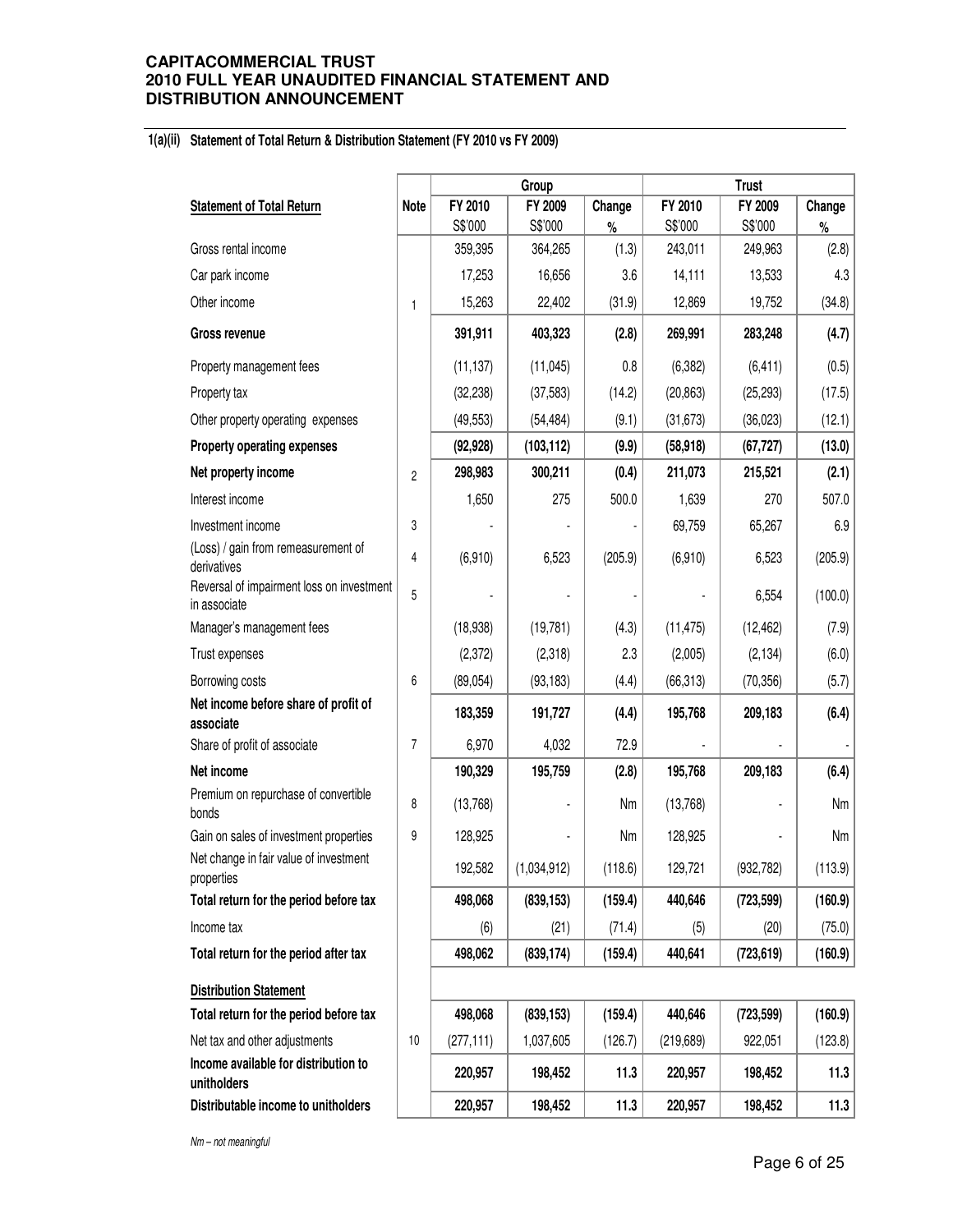#### **Notes :**

- (1) Included in Other income is yield protection income from CapitaLand Commercial Limited amounting to S\$3.4 million for FY 2010 (S\$9.3 million for FY 2009) accrued in relation to One George Street. Please refer to note (1) on page 5 for more details.
- (2) The following items have been included in arriving at net property income:-

|                                           |         | Group   |        | <b>Trust</b> |                |        |  |
|-------------------------------------------|---------|---------|--------|--------------|----------------|--------|--|
|                                           | FY 2010 | FY 2009 | Change | FY 2010      | <b>FY 2009</b> | Change |  |
|                                           | S\$'000 | S\$'000 | ℅      | S\$'000      | S\$'000        | %      |  |
| Depreciation and amortisation             | 5,777   | 2,638   | 119.0  | 5.522        | 2.279          | 142.3  |  |
| Impairment losses on trade<br>receivables | 14      | 180I    | (92.2) |              |                | (93.5) |  |

- (3) This relates to the income distribution from RCS Trust and QCT.
- (4) This relates to the (loss) / gain on the remeasurement of fair value of interest rate swaps and option value of the CB due 2013.
- (5) This relates to the assessment of impairment on investment in QCT.
- (6) Included in borrowing costs are the following :

|                                    |                              | Group   |        | <b>Trust</b> |         |        |  |
|------------------------------------|------------------------------|---------|--------|--------------|---------|--------|--|
|                                    | FY 2010<br>FY 2009<br>Change |         |        | FY 2010      | FY 2009 | Change |  |
|                                    | S\$'000                      | S\$'000 | %      | S\$'000      | S\$'000 | %      |  |
| Interest cost                      | 69,558                       | 77.544  | (10.3) | 47.507       | 55,409  | (14.3) |  |
| Amortisation and transaction costs | 19.496                       | 15,639  | 24.7   | 18.806       | 14.947  | 25.8   |  |
| Total                              | 89,054                       | 93,183  | (4.4)  | 66,313       | 70,356  | (5.7)  |  |

- (7) Share of profit of associate relates to the equity accounting of QCT's results on a 3 month lag basis. The share of profit was higher due mainly to share of revaluation gain on QCT's investment properties recognised in addition to the increase in rental and income contributions from QCT's properties.
- (8) This relates to the premium on repurchase in 1H 2010 for S\$190.0 million of the CB due 2013.
- (9) Gain on sales of investment properties relates to the sales of Robinson Point and Starhub Centre with legal completion on 19 April 2010 and 16 September 2010 respectively.
- (10) Included in the net tax and other adjustments are the following:

|                                                      |            | Group     |         | <b>Trust</b> |          |                |  |
|------------------------------------------------------|------------|-----------|---------|--------------|----------|----------------|--|
| Non-tax deductible/(chargeable)                      | FY 2010    | FY 2009   | Change  | FY 2010      | FY 2009  | Change         |  |
| items:                                               | S\$'000    | S\$'000   | ℅       | S\$'000      | S\$'000  | %              |  |
| Manager's management fee                             |            |           |         |              |          |                |  |
| payable in units                                     | 11,452     | 11,338    | 1.0     | 3,989        | 4,019    | (0.7)          |  |
| Trustee's fees                                       | 745        | 782       | (4.7)   | 547          | 585      | (6.5)          |  |
| Net change in fair value of<br>investment properties | (192, 582) | 1,034,912 | (118.6) | (129, 721)   | 932,782  | (113.9)        |  |
| Gain on sales of investment<br>properties            | (128, 925) |           | Nm      | (128, 925)   |          | N <sub>m</sub> |  |
| Loss / (gain) from remeasurement<br>of derivatives   | 6,910      | (6, 523)  | (205.9) | 6,910        | (6, 523) | (205.9)        |  |
| Premium on repurchase of<br>convertible bonds        | 13,768     |           | Nm      | 13,768       |          | Nm             |  |
| Temporary differences and other<br>tax adjustments   | 11,521     | (2,904)   | (496.7) | 13,743       | (8, 812) | (256.0)        |  |
| Net tax and other adjustments                        | (277, 111) | 1,037,605 | (126.7) | (219, 689)   | 922,051  | (123.8)        |  |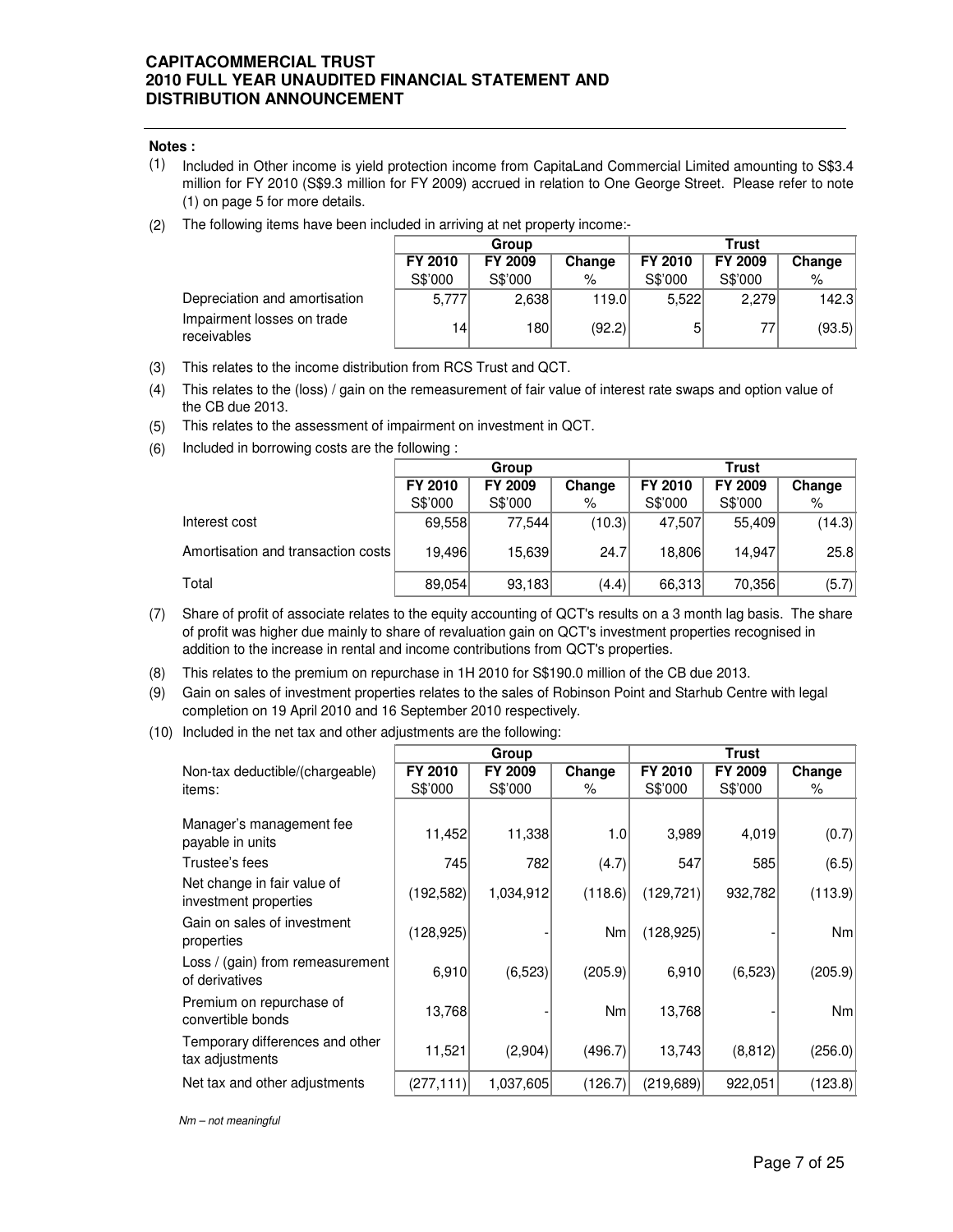## **1(b)(i) Balance Sheet as at 31 December 2010 vs 31 December 2009**

|                                          |                |           | Group     |         | <b>Trust</b> |           |         |
|------------------------------------------|----------------|-----------|-----------|---------|--------------|-----------|---------|
|                                          | <b>Note</b>    | Dec 2010  | Dec 2009  | Change  | Dec 2010     | Dec 2009  | Change  |
| <b>Non-current assets</b>                |                | S\$'000   | S\$'000   | $\%$    | S\$'000      | S\$'000   | $\%$    |
|                                          |                |           |           |         |              |           |         |
| Plant and equipment                      |                | 795       | 1,391     | (42.8)  | 547          | 934       | (41.4)  |
| Investment properties                    | $\mathbf{1}$   | 5,475,400 | 5,519,500 | (0.8)   | 3,859,600    | 3,989,500 | (3.3)   |
| Subsidiary                               | $\overline{c}$ |           |           |         |              |           |         |
| Associate                                | 3              | 67,419    | 62,630    | 7.6     | 51,479       | 51,479    |         |
| Joint venture                            | 4              |           |           |         | 816,590      | 809,204   | 0.9     |
| Available-for-sale unquoted investment   | 5              | 10,769    | 12,077    | (10.8)  | 10,769       | 12,077    | (10.8)  |
| <b>Total non-current assets</b>          |                | 5,554,383 | 5,595,598 | (0.74)  | 4,738,985    | 4,863,194 | (2.55)  |
| <b>Current assets</b>                    |                |           |           |         |              |           |         |
| Asset held for sale                      | 6              |           | 182,500   | (100.0) |              | 182,500   | (100.0) |
| Trade and other receivables              | $\overline{7}$ | 5,847     | 9,416     | (37.9)  | 19,730       | 21,401    | (7.8)   |
| Cash and cash equivalents                |                | 635,937   | 312,458   | 103.5   | 619,516      | 299,429   | 106.9   |
| <b>Total current assets</b>              |                | 641,784   | 504,374   | 27.2    | 639,246      | 503,330   | 27.0    |
|                                          |                |           |           |         |              |           |         |
| <b>Total assets</b>                      |                | 6,196,167 | 6,099,972 | 1.6     | 5,378,231    | 5,366,524 | 0.2     |
| <b>Current liabilities</b>               |                |           |           |         |              |           |         |
| Trade and other payables                 |                | 102,595   | 70,638    | 45.2    | 79,566       | 49,836    | 59.7    |
| Current portion of security deposits     |                | 19,177    | 19,926    | (3.8)   | 13,863       | 11,034    | 25.6    |
| Interest bearing liabilities             | 8              | 676,188   | 235,000   | 187.7   | 100,000      | 235,000   | (57.4)  |
| <b>Debt Securities</b>                   | 9              | 183,055   |           | Nm      | 183,055      |           | Nm      |
| Derivative liabilities                   | 10             | 5,274     |           | Nm      | 5,274        |           | Nm      |
| Current tax payable                      |                | 1         | 338       | (99.7)  |              | 338       | (100.0) |
| <b>Total current liabilities</b>         |                | 986,290   | 325,902   | 202.6   | 381,758      | 296,208   | 28.9    |
| Non-current liabilities                  |                |           |           |         |              |           |         |
| Non-current portion of security deposits |                | 26,805    | 29,187    | (8.2)   | 14,600       | 21,553    | (32.3)  |
| Interest bearing liabilities             | 11             | 685,750   | 1,405,647 | (51.2)  | 685,750      | 851,651   | (19.5)  |
| Debt securities                          | 12             | 202,328   | 363,211   | (44.3)  | 202,328      | 363,211   | (44.3)  |
| Derivative liabilities                   | 13             | 21,253    | 19,616    | 8.3     | 21,253       | 19,616    | 8.3     |
| <b>Total non-current liabilities</b>     |                | 936,136   | 1,817,661 | (48.5)  | 923,931      | 1,256,031 | (26.4)  |
|                                          |                |           |           |         |              |           |         |
| <b>Total liabilities</b>                 |                | 1,922,426 | 2,143,563 | (10.3)  | 1,305,689    | 1,552,239 | (15.9)  |
| Net assets                               |                | 4,273,741 | 3,956,409 | 8.0     | 4,072,542    | 3,814,285 | 6.8     |
| Unitholders' funds                       |                | 4,273,741 | 3,956,409 | 8.0     | 4,072,542    | 3,814,285 | 6.8     |
| $Nm - not meaningful$                    |                |           |           |         |              |           |         |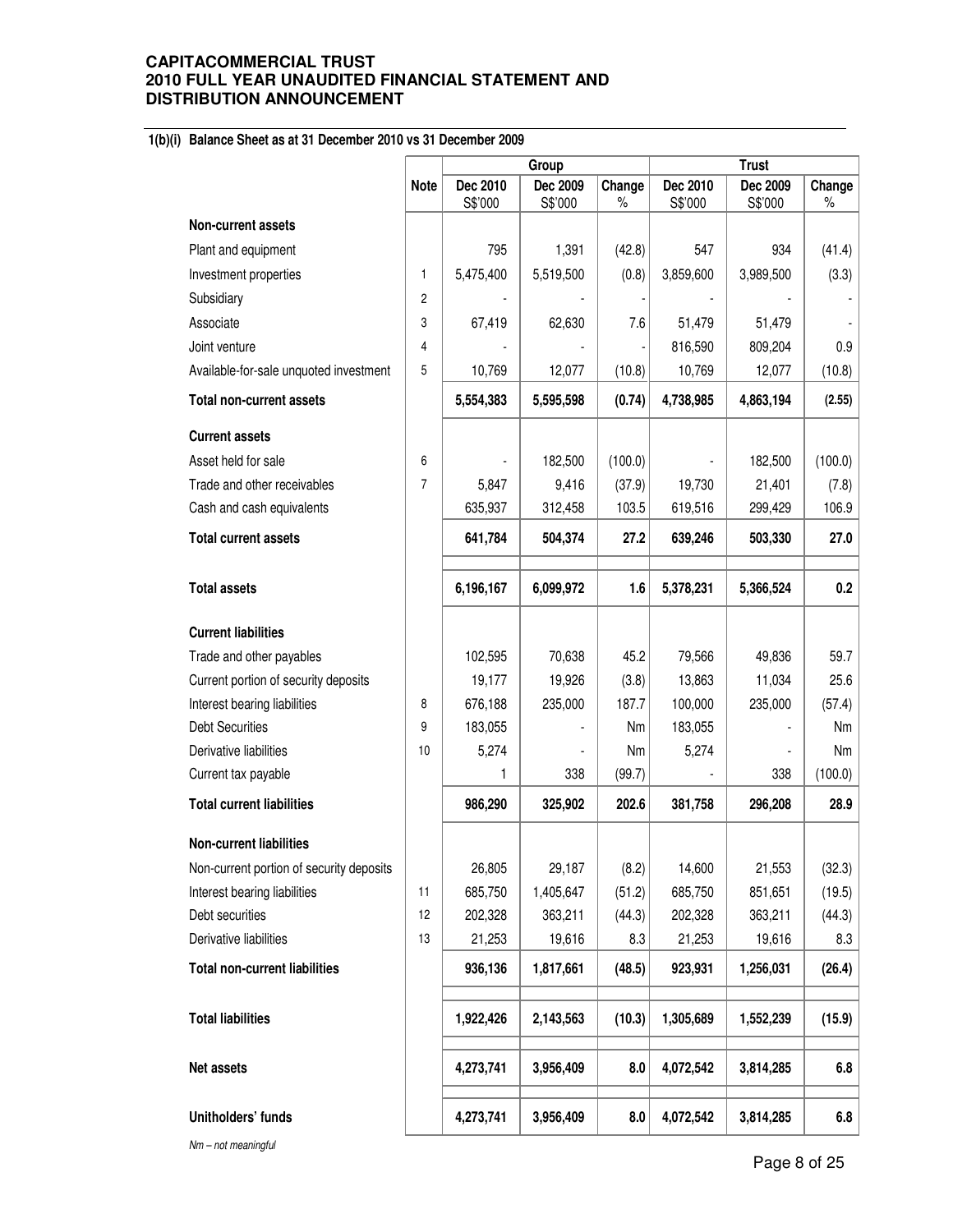#### **Notes :**

- (1) The decrease in Investment Properties was primarily due to the sale of Starhub Centre (legal completion on 16 September 2010) offset partially by the net increase in property values (between 31 December 2009 and 2010) based on the independent market valuations of the properties on 30 June 2010 and 31 December 2010.
- (2) This relates to the 100.0% investment in CCT MTN Pte. Ltd. of \$1.
- (3) This relates to the 30.0% investment in QCT. QCT is a Malaysia-listed real estate investment trust focused on acquiring and investing in commercial properties in Malaysia.
- (4) This relates to the 60.0% joint venture interest in RCS Trust.
- (5) This relates to the investment in MCDF. MCDF is an investment fund which invests in real estate development properties primarily in Kuala Lumpur and the Klang Valley. The S\$1.3 million decrease in the value as at 31 December 2010 as compared to 31 December 2009 was due to a partial capital redemption by MCDF in March 2010.
- (6) As at 31 December 2009, Robinson Point was reclassified from Investment Properties under Non-Current Assets to an Asset held for sale. The sale of Robinson Point was completed on 19 April 2010.
- (7) Included in Trade and other receivables as at December 2010 is an amount of S\$1.3 million due from CCL in relation to the income support for One George Street for the 6 months ended 31 December 2010. The amount is lower than the S\$4.5 million for the 6 months ended 31 December 2009 due to lower income support from CCL, because of improved NPI performance of One George Street.
- (8) Movement in interest bearing liabilities under Current liabilities was due mainly to:
	- a) Repayment of S\$150.0 million and S\$85.0 million fixed rate notes in March 2010 and August 2010 respectively;
	- b) S\$100.0 million fixed rate notes due in January 2011 has been reclassified from Non-current liabilities to Current liabilities;
	- c) Secured long term borrowings by RCS Trust of S\$866.0 million (CCT's 60.0% interest is S\$519.6 million) and S\$59.0 million (CCT's 60.0% interest is S\$35.4 million) drawn down as at 31 December 2009 from the revolving credit facility have been reclassified from Noncurrent liabilities to Current Liabilities; and
	- d) S\$36.0 million (CCT's 60.0% interest is S\$21.6 million) drawn down from the revolving credit facility. As at 31 December 2010, S\$95.0 million of the revolving credit facility of S\$164.0 million has been drawn down.
- (9) This relates to reclassification from Non-current liabilities of the debt portion of the outstanding S\$180.0 million CB due 2013, with the bondholders' put option exercisable on 6 May 2011, carried at amortised cost. The maturity date of the CB due 2013 is 6 May 2013. CCT has sufficient cash to redeem the bonds in the event if any or all of the bondholders exercise the put option on 6 May 2011.
- (10) This relates to the option value of the CB due 2013 stated at fair value as at 31 December 2010.
- (11) Movement in interest bearing liabilities under Non-current liabilities was due mainly to the following:
	- a) S\$100.0 million fixed rate notes due in January 2011 has been reclassified from Non-current liabilities to Current liabilities;
	- b) Secured long term borrowings by RCS Trust of S\$866.0 million (CCT's 60.0% interest is S\$519.6 million) and S\$59.0 million (CCT's 60.0% interest is S\$35.4 million) drawn down as at 31 December 2009 from the revolving credit facility of S\$164.0 million have been reclassified from Non-current liabilities to Current liabilities;
	- c) S\$70.0 million new issuance on 18 February 2010 of fixed rate notes due in 2015; and
	- d) Prepayment of S\$142.7 million secured long term borrowings on 30 December 2010. Maturity date of the loan is 30 June 2012.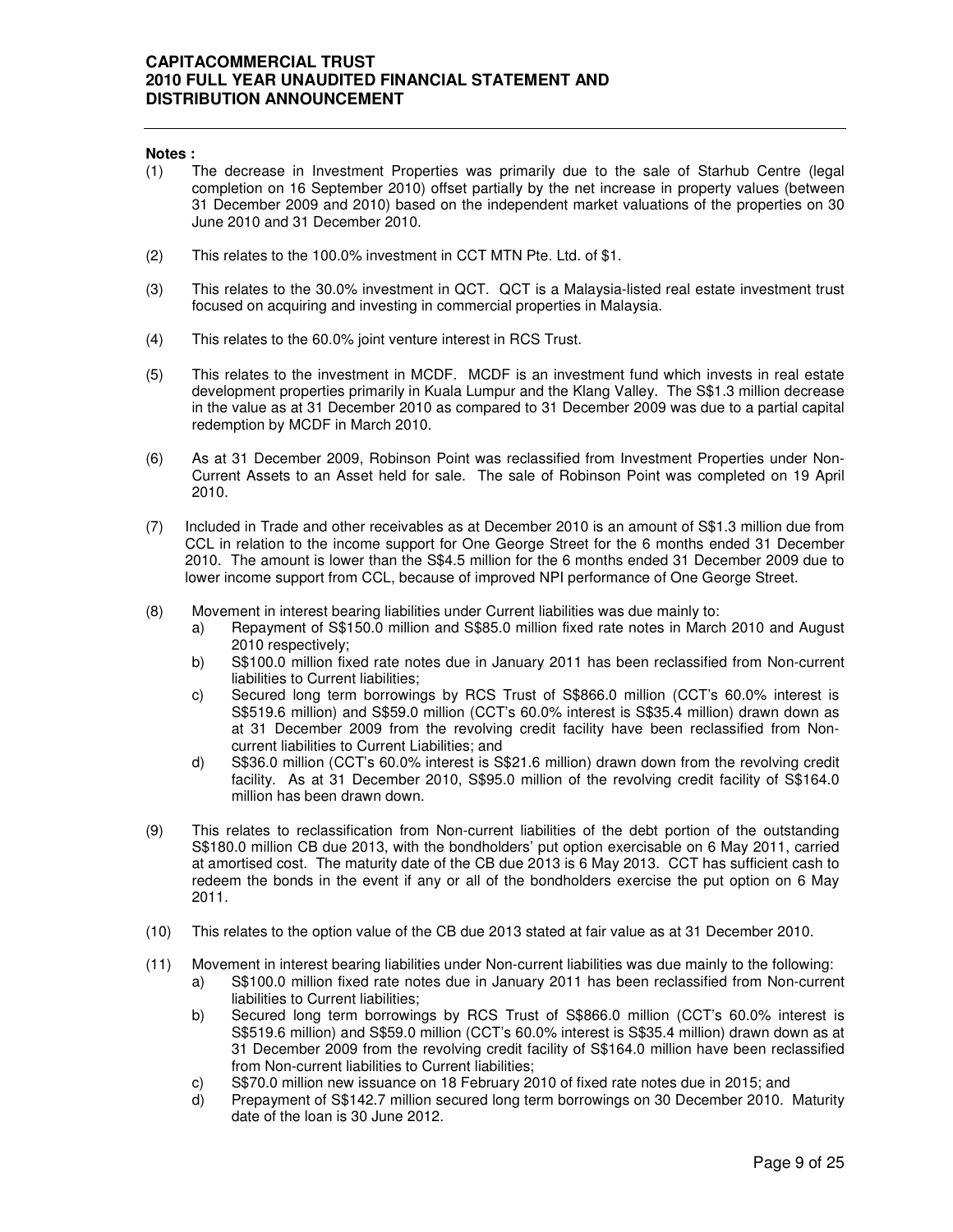- (12) This relates to the debt portion of the S\$225.0 million CB due 2015 as at 31 December 2010 and S\$370.0 million CB due 2013 as at 31 December 2009, carried at amortised cost.
- (13) This relates to the fair value of the interest rate swaps.

#### **1(b)(ii) Aggregate amount of borrowings (including debt securities)**

|                                                                                                                                                            |                    | Group                 |                  |                    | <b>Trust</b>        |                  |
|------------------------------------------------------------------------------------------------------------------------------------------------------------|--------------------|-----------------------|------------------|--------------------|---------------------|------------------|
|                                                                                                                                                            | Dec 2010           | Dec 2009              | Change           | Dec 2010           | Dec 2009            | Change           |
|                                                                                                                                                            | S\$'000            | S\$'000               | %                | S\$'000            | S\$'000             | $\%$             |
| <b>Secured borrowings</b><br>Amount repayable after one<br>year<br>Less: Unamortised portion of<br>fees and expenses incurred for<br>debt raising exercise | 570,000<br>(4,250) | 1,267,650<br>(12,004) | (55.0)<br>(64.6) | 570,000<br>(4,250) | 712,651<br>(11,001) | (20.0)<br>(61.4) |
| Amount repayable within one<br>year<br>Less: Unamortised portion of                                                                                        | 576,600            |                       | <b>Nm</b>        |                    |                     | N <sub>m</sub>   |
| fees and expenses incurred for<br>debt raising exercise                                                                                                    | (412)              |                       | Nm               |                    |                     | Nm               |
| Total                                                                                                                                                      | 1,141,938          | 1,255,646             | (9.1)            | 565,750            | 701,650             | (19.4)           |
| <b>Unsecured borrowings</b>                                                                                                                                |                    |                       |                  |                    |                     |                  |
| Amount repayable after one<br>vear                                                                                                                         | 326,111            | 517,804               | (37.0)           | 326,111            | 517,804             | (37.0)           |
| Less: Unamortised portion of<br>fees and expenses incurred for<br>debt raising exercise                                                                    | (3,783)            | (4,592)               | (17.6)           | (3,783)            | (4, 592)            | (17.6)           |
|                                                                                                                                                            | 322,328            | 513,212               | (37.2)           | 322,328            | 513,212             | (37.2)           |
| Amount repayable in one year or<br>less, or on demand                                                                                                      | 283,055            | 235,000               | 20.4             | 283,055            | 235,000             | 20.4             |
| Total                                                                                                                                                      | 605,383            | 748,212               | (19.1)           | 605,383            | 748,212             | (19.1)           |
| Grand total                                                                                                                                                | 1,747,321          | 2,003,858             | (12.8)           | 1,171,133          | 1,449,862           | (19.2)           |

Nm - not meaningful

#### **Details of any collaterals**

- (1) As security for the secured term loans of S\$570.0 million, CCT has granted in favour of the lenders the following:
	- (i) a mortgage over Capital Tower;
	- (ii) an assignment of the insurance policies relating to Capital Tower;
	- (iii) an assignment of all the rights, benefit, title and interest of CCT in relation to Property Sale Agreements and Tenancy Agreements (including Net Sale Proceeds and Rental Proceeds) and the Accounts relating to Capital Tower; and
	- (iv) a fixed and floating charge over all assets in connection with Capital Tower.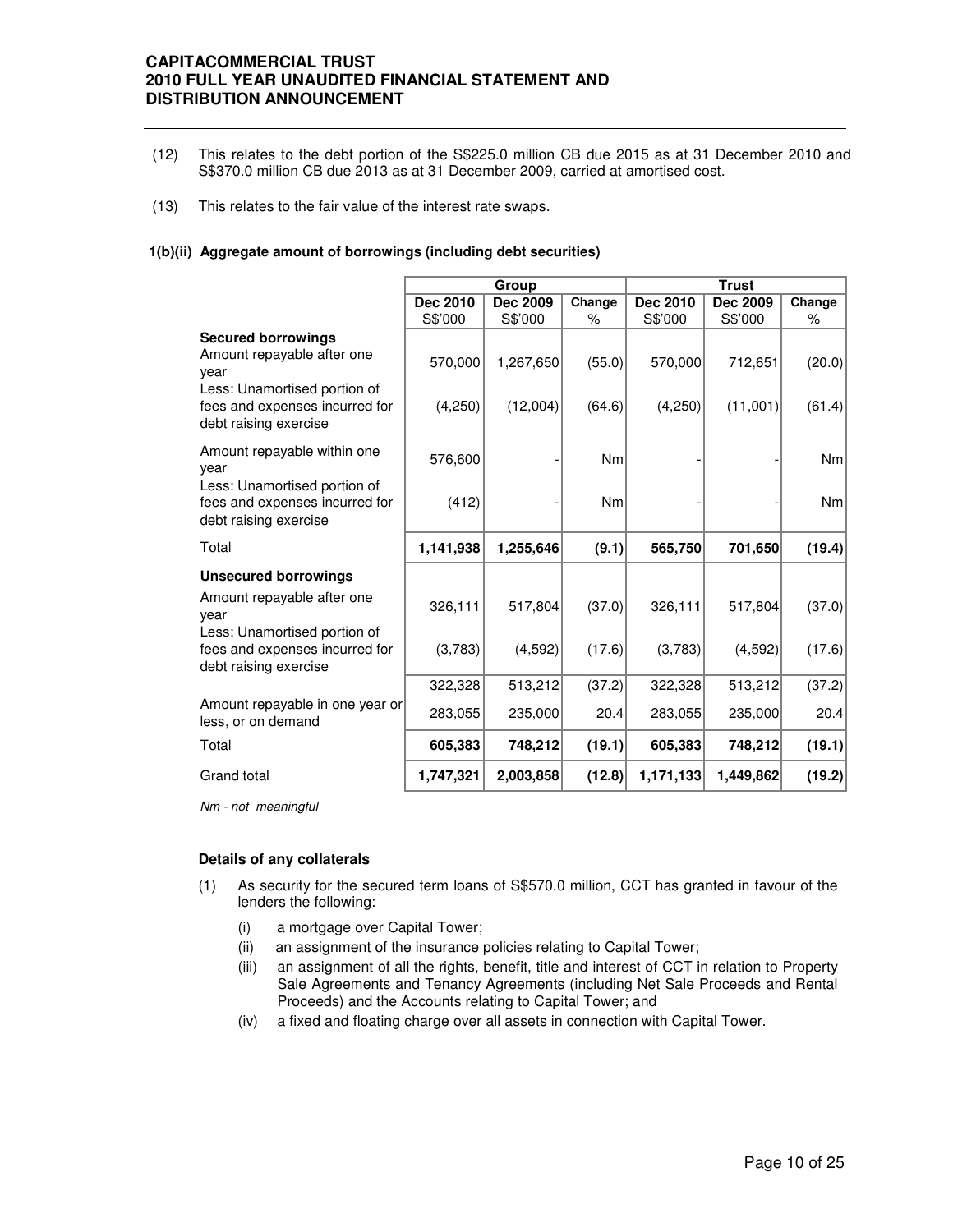- (2) As security for the secured term loans of S\$866.0 million (CCT's 60.0 % interest is S\$519.6 million) and a revolving credit facility of S\$164.0 million of which S\$95.0 million (CCT's 60.0 % interest is S\$57.0 million) has been drawn down as at 31 December 2010, RCS Trust has granted in favour of the lender the following:
	- (i) a mortgage over Raffles City which comprises Raffles City Tower, Raffles City Shopping Centre, Swissotel The Stamford, Fairmont Singapore and the Raffles City Convention Centre;
	- (ii) an assignment of the insurance policies relating to Raffles City;
	- (iii) an assignment of the agreements relating to the management of Raffles City;
	- (iv) an assignment and charge of the rental proceeds and tenancy agreements of units in Raffles City; and
	- (v) a fixed and floating charge over certain assets of RCS Trust relating to Raffles City.

#### **Collaterals to be released**

Following the prepayment of the S\$142.7 million secured long term borrowings on 30 December 2010, the Manager is in the process of discharging all securities of HSBC Building from the bank.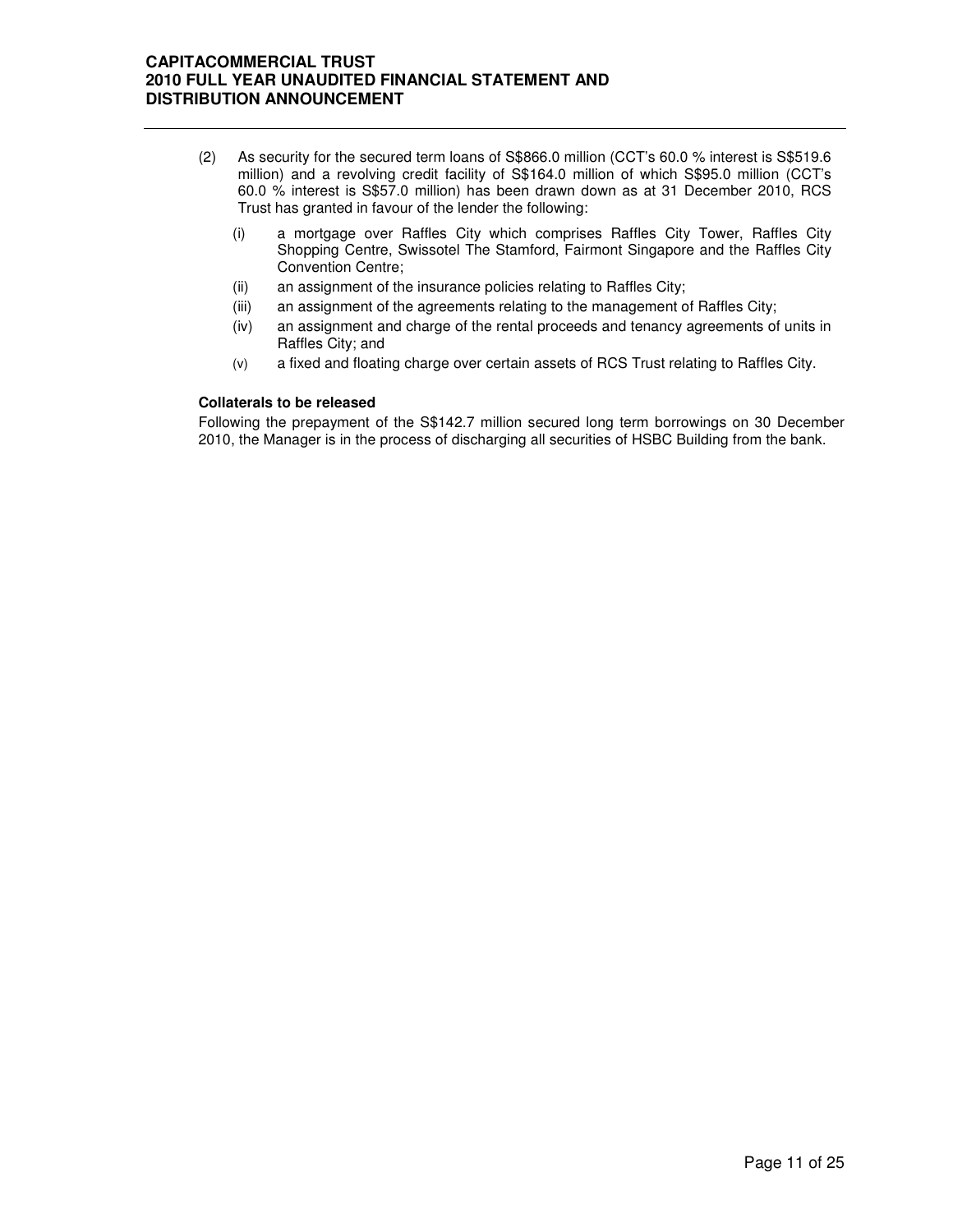## **1(c)(i) Cash flow statement (4Q 2010 vs 4Q 2009)**

|                                                                   |                | Group      |            |  |
|-------------------------------------------------------------------|----------------|------------|------------|--|
|                                                                   | <b>Note</b>    | 4Q 2010    | 4Q 2009    |  |
|                                                                   |                | S\$'000    | S\$'000    |  |
| <b>Operating activities</b>                                       |                |            |            |  |
| Total return for the period before tax                            |                | 272,838    | (294, 940) |  |
| <b>Adjustments for</b>                                            |                |            |            |  |
| Share of profit of associate                                      |                | (3,763)    | (1,019)    |  |
| Amortisation of lease incentives                                  |                | 1,388      | 661        |  |
| Borrowing costs                                                   |                | 22,986     | 20,735     |  |
| Depreciation of plant and equipment                               |                | 147        | 210        |  |
| Impairment / (reversal of impairment) losses on trade receivables |                | 36         | (7)        |  |
| Interest income                                                   |                | (798)      | (163)      |  |
| Loss / (gain) on remeasurement of derivatives                     |                | 2,353      | (234)      |  |
| Net change in fair value of investment properties                 |                | (227, 826) | 350,090    |  |
| Manager's management fees paid and payable in units               |                | 2,943      | 2,873      |  |
| Operating income before working capital changes                   |                | 70,304     | 78,206     |  |
| <b>Changes in working capital</b>                                 |                |            |            |  |
| Trade and other receivables                                       |                | (2,760)    | (2,969)    |  |
| Trade and other payables                                          |                | 4,131      | 2,983      |  |
| Security deposits                                                 |                | 871        | 1,085      |  |
| Cash generated from operating activities                          |                | 72,546     | 79,305     |  |
| Income tax paid                                                   |                |            | (383)      |  |
| Net cash from operating activities                                |                | 72,546     | 78,922     |  |
| <b>Investing activities</b>                                       |                |            |            |  |
| Capital expenditure on investment properties                      |                | (14, 664)  | (11, 368)  |  |
| Purchase of plant and equipment                                   |                | (53)       |            |  |
| Interest received                                                 |                | 793        | 158        |  |
| Net cash from investing activities                                |                | (13, 924)  | (11, 210)  |  |
| <b>Financing activities</b>                                       |                |            |            |  |
| Interest paid                                                     |                |            | (14, 742)  |  |
| Issue expenses paid                                               |                | (18, 171)  | (196)      |  |
| Repayment of interest-bearing loans                               | $\mathbf{1}$   | (142, 650) | (10,000)   |  |
| Proceeds from interest-bearing loans                              | $\overline{c}$ | 7,200      | 53,600     |  |
| Net cash used in financing activities                             |                | (153, 621) | 28,662     |  |
| Net increase in cash and cash equivalents                         |                | (94, 999)  | 96,374     |  |
| Cash and cash equivalents at beginning of period                  |                | 730,936    | 216,084    |  |
| Cash and cash equivalents at end of period                        |                | 635,937    | 312,458    |  |
|                                                                   |                |            |            |  |

#### **Notes**

- (1) This relates to the advance repayment of the secured long term borrowings in December 2010.
- (2) This relates to the draw down in 4Q 2010 of S\$7.2 million from the revolving credit facility for RCS Trust (CCT's 60.0 % share).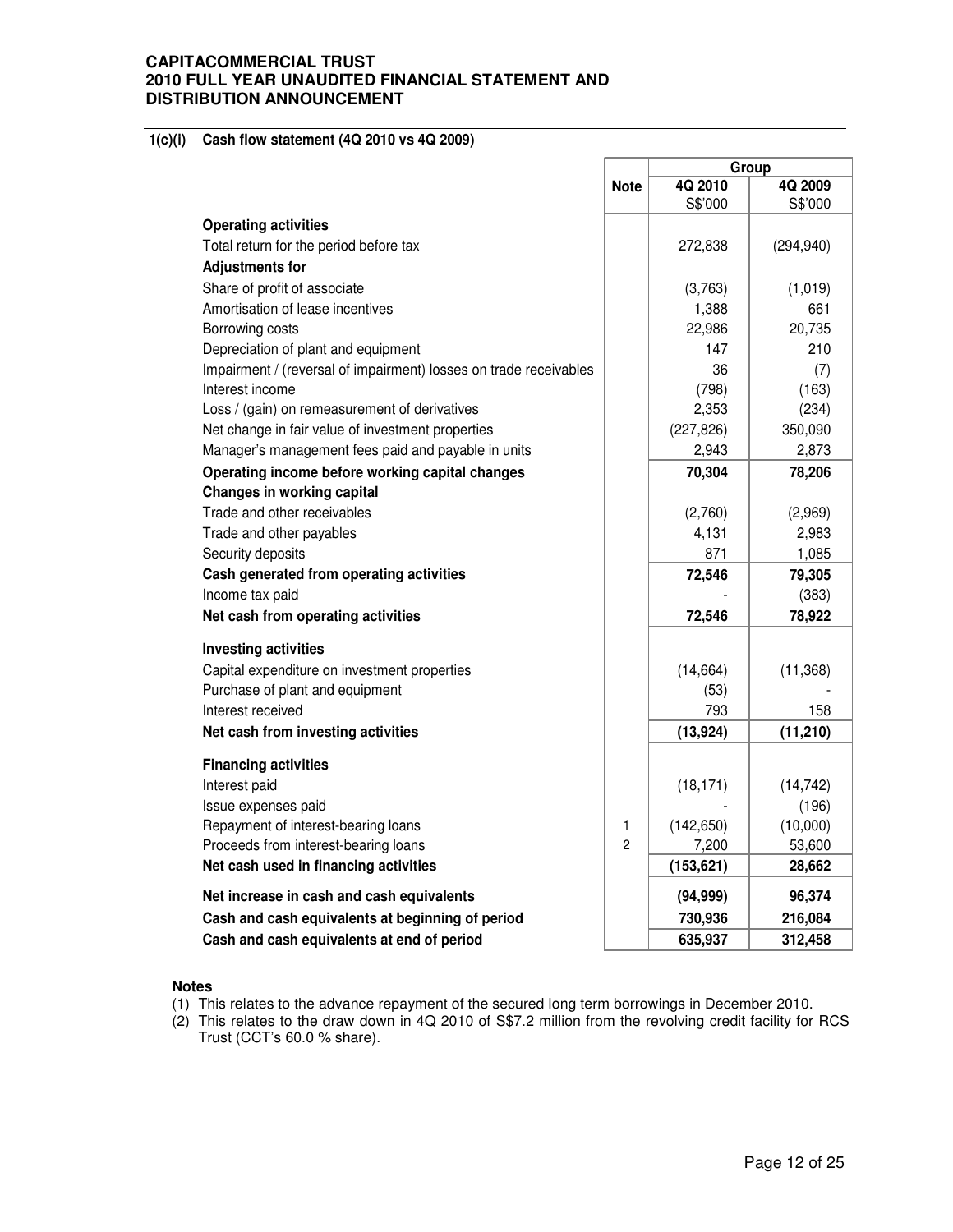#### **1(c)(ii) Cash flow statement (FY 2010 vs FY 2009)**

|                                                            |             | Group          |             |  |
|------------------------------------------------------------|-------------|----------------|-------------|--|
|                                                            | <b>Note</b> | <b>FY 2010</b> | FY 2009     |  |
|                                                            |             | S\$'000        | S\$'000     |  |
| <b>Operating activities</b>                                |             |                |             |  |
| Total return for the year before tax                       |             | 498,068        | (839, 153)  |  |
| <b>Adjustments for</b>                                     |             |                |             |  |
| Share of profit of associate                               |             | (6,970)        | (4,032)     |  |
| Reversal of impairment losses on trade receivables         |             | 14             | 180         |  |
| Amortisation of lease incentives                           |             | 5,053          | 1,775       |  |
| Borrowing costs                                            |             | 89,054         | 93,183      |  |
| Depreciation of plant and equipment                        |             | 724            | 863         |  |
| Disposal of plant and equipment                            |             | 22             |             |  |
| Foreign exchange differences                               |             | 430            | 380         |  |
| Interest income                                            |             | (1,650)        | (275)       |  |
| Loss / (gain) on remeasurement of derivatives              |             | 6,910          | (6,523)     |  |
| Premium on repurchase of convertible bonds                 |             | 13,768         |             |  |
| Manager's management fees paid and payable in units        |             | 11,452         | 11,338      |  |
| Net change in fair value of investment properties          |             | (192, 582)     | 1,034,912   |  |
| Gain on sales of investment properties                     |             | (128, 925)     |             |  |
| Operating income before working capital changes            |             | 295,368        | 292,648     |  |
| <b>Changes in working capital</b>                          |             |                |             |  |
| Trade and other receivables                                |             | (1, 485)       | 7,375       |  |
| Trade and other payables                                   |             | 32,875         | (7, 489)    |  |
| Security deposits                                          |             |                |             |  |
|                                                            |             | (3, 130)       | 3,973       |  |
| Cash generated from operations                             |             | 323,628        | 296,507     |  |
| Income tax paid                                            |             | (343)          | (385)       |  |
| Net Cash generated from operating activities               |             | 323,285        | 296,122     |  |
| <b>Investing activities</b>                                |             |                |             |  |
| Capital expenditure on investment properties               |             | (30,018)       | (26, 312)   |  |
| Purchase of plant and equipment                            |             | (150)          | (987)       |  |
| Capital redemption by / (investment in) available-for-sale |             | 1,257          | (1,865)     |  |
| unquoted investment                                        |             |                |             |  |
| Interest received                                          |             | 1,636          | 271         |  |
| Distribution received from associate                       |             | 3,456          | 3,465       |  |
| Net proceeds from sales of investment properties           |             | 578,125        |             |  |
| Cash flows from investing activities                       |             | 554,306        | (25, 428)   |  |
| <b>Financing activities</b>                                |             |                |             |  |
| Interest paid                                              |             | (70, 829)      | (76, 588)   |  |
| Payment of borrowing transaction costs                     |             | (4,990)        | (14, 959)   |  |
| Distribution to unitholders                                |             | (214, 899)     | (174, 679)  |  |
| Issue expenses                                             |             |                | (22, 797)   |  |
| Proceeds from rights issue                                 |             |                | 828,296     |  |
| Repurchase of convertible bonds                            | 1           | (202, 344)     |             |  |
| Proceeds from issuance of convertible bonds                | 2           | 225,000        |             |  |
| Repayment of interest-bearing loans                        | 3           | (377, 650)     | (1,441,042) |  |
| Proceeds from interest-bearing loans                       | 4           | 91,600         | 876,850     |  |
| Cash flows from financing activities                       |             | (554, 112)     | (24, 919)   |  |
| Increase in cash and cash equivalents                      |             | 323,479        | 245,775     |  |
| Cash and cash equivalents at beginning of year             |             | 312,458        | 66,683      |  |
| Cash and cash equivalents at end of year                   |             |                |             |  |
|                                                            |             | 635,937        | 312,458     |  |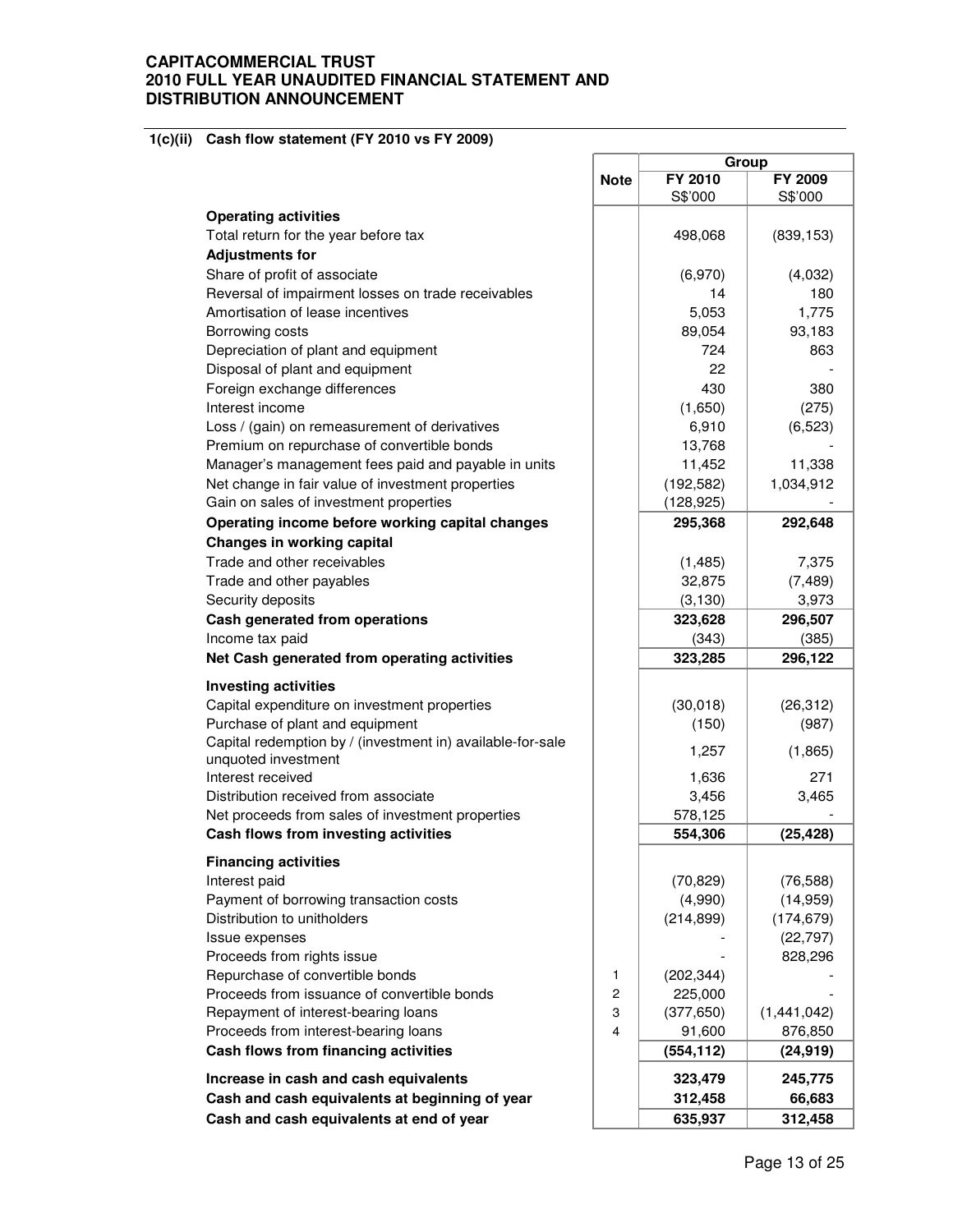- **Notes :**<br>(1) Tl This relates to the repurchase and cancellation in 1H 2010 of S\$190.0 million face value of the CB due 2013 and the premium paid.
- 
- (2) This relates to the issuance of S\$225.0 million of the CB due 2015.<br>(3) This relates to the repayment of S\$150.0 million and S\$85.0 million This relates to the repayment of S\$150.0 million and S\$85.0 million fixed rate notes in March 2010 and August 2010 respectively and prepayment of S\$142.7 million secured borrowings in Dec 2010.
- (4) This relates to the issuance of S\$70.0 million fixed rate notes due 2015 on 18 February 2010 and draw down during January to December 2010 of S\$21.6 million from the revolving credit facility for RCS Trust (CCT's 60.0% share).

г

## **1(d)(i) Statement of changes in unitholders' funds (4Q 2010 vs 4Q 2009)**

|                                                                              | Group              |                           | <b>Trust</b>              |                    |  |
|------------------------------------------------------------------------------|--------------------|---------------------------|---------------------------|--------------------|--|
|                                                                              | 4Q 2010<br>S\$'000 | 4Q 2009<br><b>S\$'000</b> | 4Q 2010<br><b>S\$'000</b> | 4Q 2009<br>S\$'000 |  |
| Balance as at beginning of period                                            | 3,999,941          | 4,248,915                 | 3,857,302                 | 4,085,061          |  |
| <b>Operations</b><br>Net increase in net assets resulting from<br>operations | 272,837            | (294,960)                 | 212,415                   | (273, 491)         |  |
| Unitholders' transactions<br>Creation of new units:                          |                    |                           |                           |                    |  |
| - Manager's management fee paid in Units                                     | 2,825              | 2,911                     | 2,825                     | 2,911              |  |
| Issue expenses                                                               |                    | (196)                     |                           | (196)              |  |
| Net increase in net assets resulting from<br>unitholders' transactions       | 2,825              | 2,715                     | 2,825                     | 2,715              |  |
| <b>Movement in reserves</b>                                                  |                    |                           |                           |                    |  |
| <b>Translation reserves</b>                                                  | (1,862)            | (261)                     |                           |                    |  |
| Net decrease in net assets resulting from<br>movement in reserves            | (1, 862)           | (261)                     |                           |                    |  |
| Total increase in net assets                                                 | 273,800            | (292, 506)                | 215,240                   | (270, 776)         |  |
| Balance as at end of period                                                  | 4,273,741          | 3,956,409                 | 4,072,542                 | 3,814,285          |  |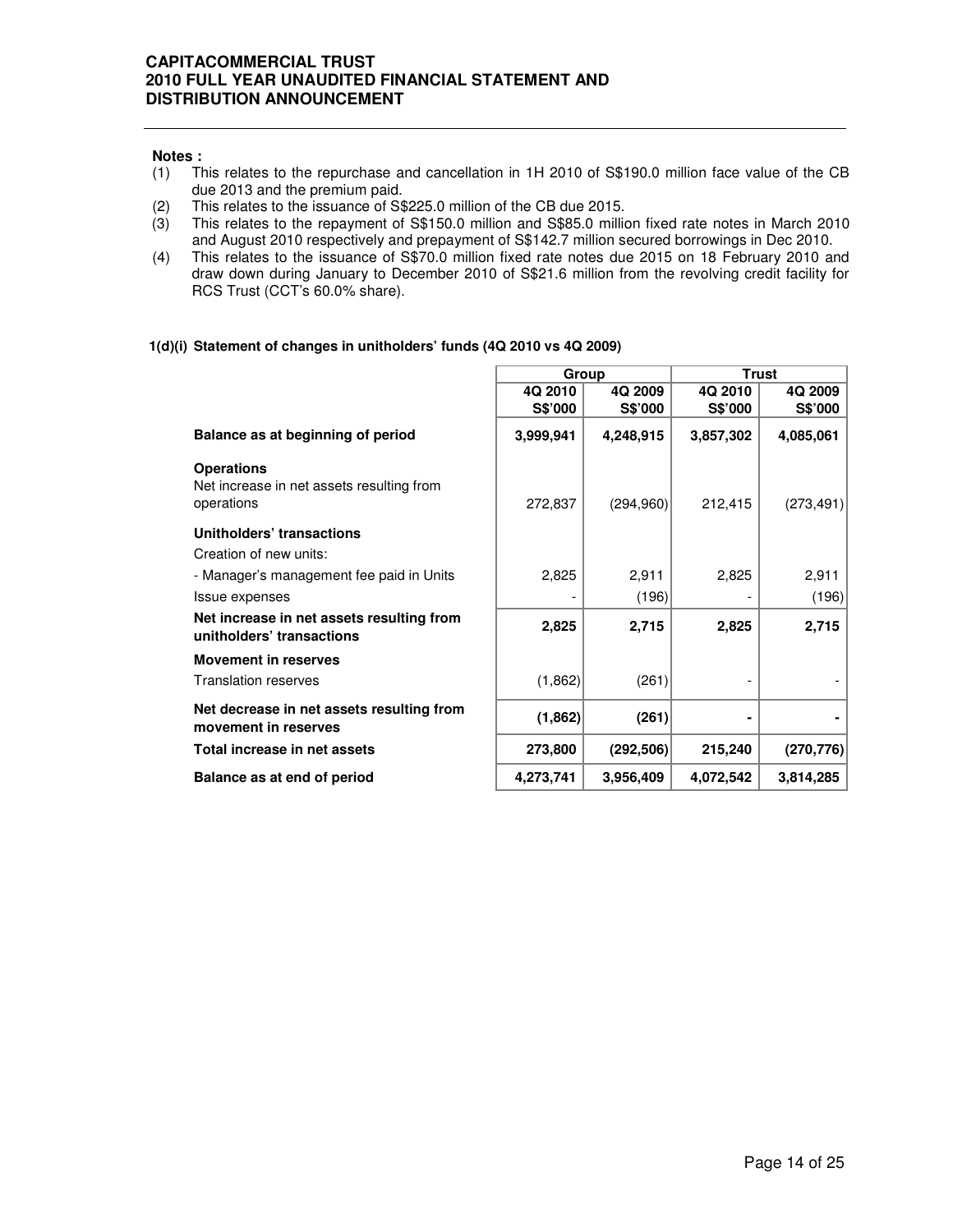## **1(d)(ii) Statement of changes in unitholders' funds (FY 2010 vs FY 2009)**

|                                                                                   | Group      |            | <b>Trust</b> |            |
|-----------------------------------------------------------------------------------|------------|------------|--------------|------------|
|                                                                                   | FY 2010    | FY 2009    | FY 2010      | FY 2009    |
|                                                                                   | S\$'000    | S\$'000    | S\$'000      | S\$'000    |
| Balance as at beginning of year                                                   | 3,956,409  | 4,154,891  | 3,814,285    | 3,895,767  |
| <b>Operations</b>                                                                 |            |            |              |            |
| Net increase/(decrease) in net assets<br>resulting from operations                | 498,062    | (839, 174) | 440,641      | (723, 619) |
| Unitholders' transactions                                                         |            |            |              |            |
| Creation of new units:                                                            |            |            |              |            |
| - Rights Issue                                                                    |            | 828,296    |              | 828,296    |
| - Manager's management fee paid in Units                                          | 11,382     | 11,317     | 11,382       | 11,317     |
| Issue expenses                                                                    |            | (22, 797)  |              | (22, 797)  |
| Distributions to unitholders                                                      | (214, 899) | (174, 679) | (214, 899)   | (174, 679) |
| Net (decrease)/increase in net assets<br>resulting from unitholders' transactions | (203, 517) | 642,137    | (203, 517)   | 642,137    |
| <b>Movement in reserves</b>                                                       |            |            |              |            |
| <b>Translation reserve</b>                                                        | 1,654      | (1, 445)   |              |            |
| Capital reserves                                                                  | 21,133     |            | 21,133       |            |
| Net increase/(decrease) in net assets<br>resulting from movement in reserves      | 22,787     | (1, 445)   | 21,133       |            |
| Total increase in net assets                                                      | 317,332    | (198, 482) | 258,257      | (81, 482)  |
| Balance as at end of year                                                         | 4,273,741  | 3,956,409  | 4,072,542    | 3,814,285  |

#### **Convertible Bonds**

CCT has the following Convertible Bonds which remained outstanding as at 31 December 2010:

| <b>Principal Amount Outstanding</b>                  | <b>Maturity Date</b> | <b>Put Date</b> | <b>Conversion Price</b><br>per Unit as at<br>31 December 2010 |
|------------------------------------------------------|----------------------|-----------------|---------------------------------------------------------------|
| <b>CB due 2013</b><br>$$180.0$ million 2.0 per cent. | 6 May 2013           | 6 May 2011      | 1.7778                                                        |
| <b>CB due 2015</b><br>S\$225.0 million 2.7 per cent. | 21 April 2015        | N.A.            | 1.3560                                                        |

 The CB due 2013 has been classified as current liabilities as a result of bondholders' put option exercisable on 6 May 2011 at a put price of 106.15%. The final maturity date of the CB due 2013 is 6 May 2013.

 There has been no conversion of any of the above Convertible Bonds since the dates of their issues.

Assuming all the Convertible Bonds are fully converted based on the conversion price, the number of new units to be issued would be 267,177,937, representing 9.5% of the total number of CCT units in issue as at 31 December 2010 (2,823,308,500 Units). This is against 195,188,859 Units (S\$370.0 million CB due 2013 convertible at the then conversion price of S\$1.8956 per unit as at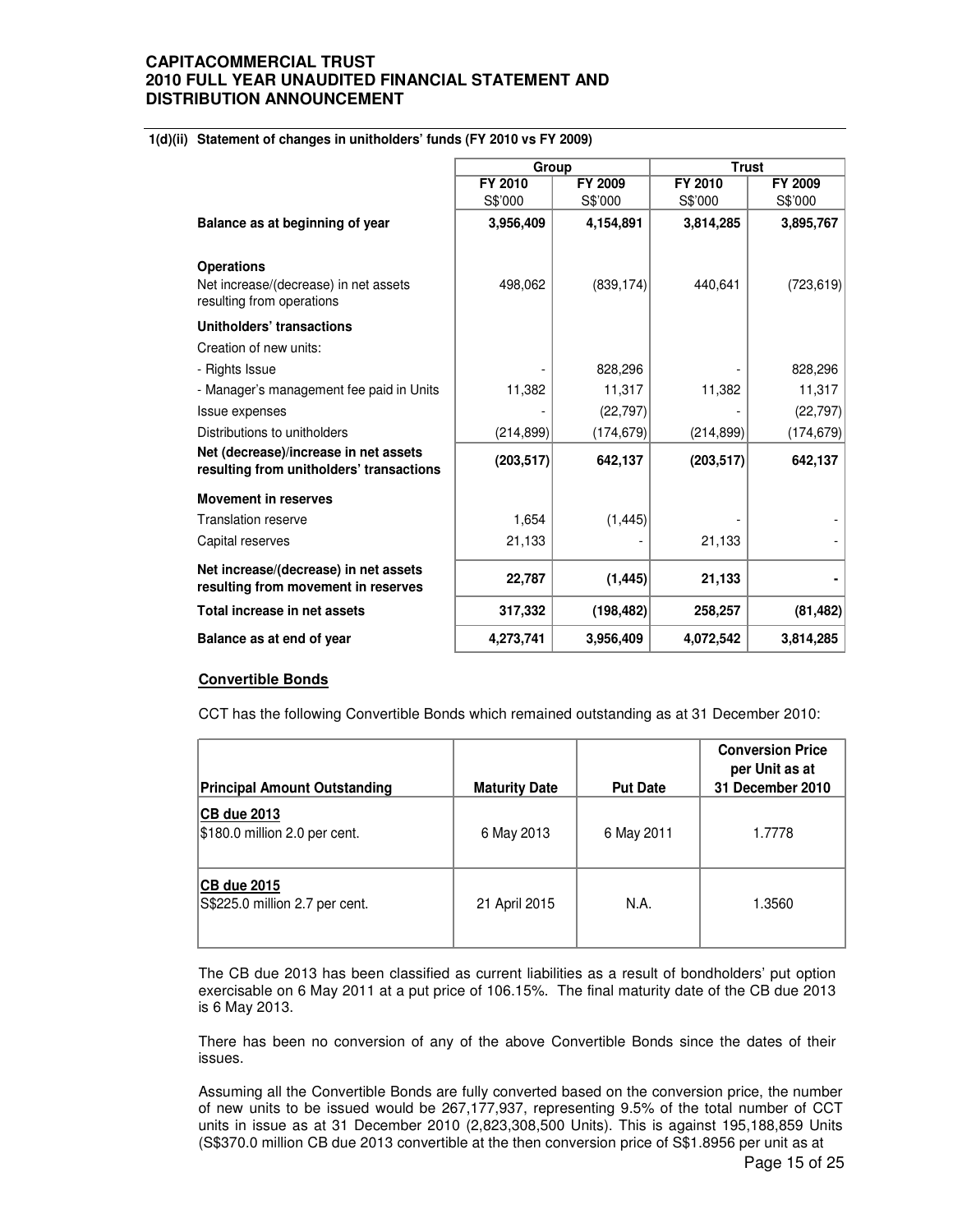31 December 2009), representing 6.9 % of the number of CCT units in issue as at 31 December 2009 (2,813,915,220 Units).

## **1(e)(i) Details of any change in the units (4Q 2010 vs 4Q 2009)**

|                                                                                                                              | <b>Group and Trust</b> |                  |  |
|------------------------------------------------------------------------------------------------------------------------------|------------------------|------------------|--|
|                                                                                                                              | 4Q 2010<br>Units       | 4Q 2009<br>Units |  |
| Balance as at beginning of period                                                                                            | 2,821,356,516          | 2,811,072,381    |  |
| Issue of new Units:                                                                                                          |                        |                  |  |
| - in settlement of the manager's management fee in<br>relation to CCT's 60.0 % interest in Raffles City<br>through RCS Trust | 1,278,800              | 1,816,582        |  |
| - in settlement of the manager's management fees<br>in relation to Wilkie Edge and One George Street                         | 673,184                | 1,026,257        |  |
| <b>Issued Units as at end of period</b>                                                                                      | 2,823,308,500          | 2,813,915,220    |  |

## **1(e)(ii) Details of any change in the units (FY 2010 vs FY 2009)**

|                                                                                                                              | <b>Group and Trust</b> |                         |  |
|------------------------------------------------------------------------------------------------------------------------------|------------------------|-------------------------|--|
|                                                                                                                              | FY 2010<br>Units       | <b>FY 2009</b><br>Units |  |
| Balance as at beginning of year                                                                                              | 2,813,915,220          | 1,397,239,150           |  |
| Issue of new Units:                                                                                                          |                        |                         |  |
| - in settlement of the manager's management fee in<br>relation to CCT's 60.0 % interest in Raffles City<br>through RCS Trust | 6.093.551              | 8,270,506               |  |
| - in settlement of the manager's management fee in<br>relation to Wilkie Edge and One George Street                          | 3,299,729              | 4,514,558               |  |
| - Rights Issue Units issued                                                                                                  |                        | 1,403,891,006           |  |
| <b>Issued Units as at end of year</b>                                                                                        | 2,823,308,500          | 2,813,915,220           |  |

**2 Whether the figures have been audited, or reviewed and in accordance with which standard (e.g. The Singapore Standard on Auditing 910 (Engagement to Review Financial Statements), or an equivalent standard)** 

The figures have not been audited nor reviewed by our auditors.

**3 Where the figures have been audited or reviewed, the auditor's report (including any qualifications or emphasis of matter)** 

Not applicable.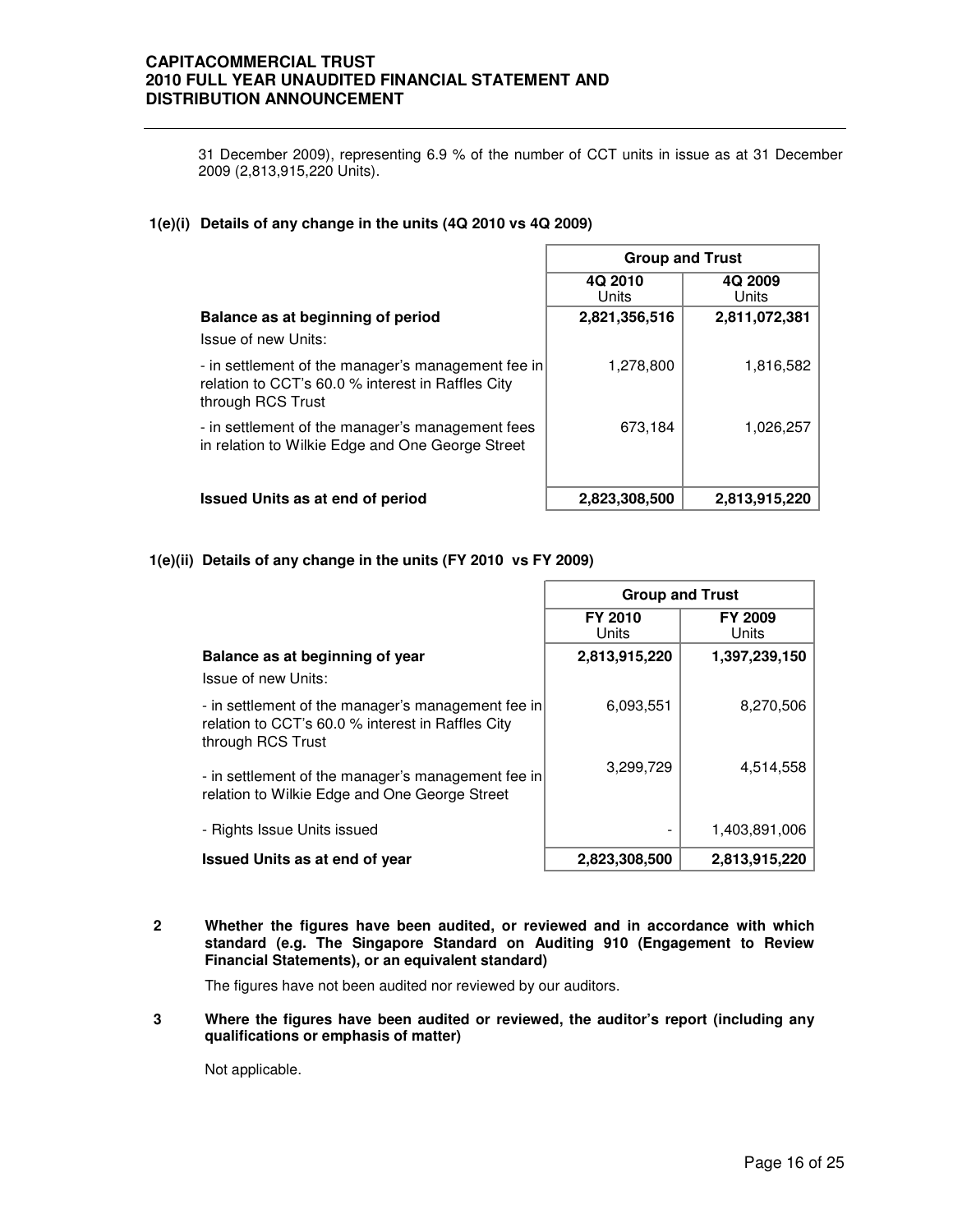**4 Whether the same accounting policies and methods of computation as in the issuer's most recent audited annual financial statements have been complied** 

The accounting policies and methods of computation applied in the financial statements for the current reporting period are consistent with the audited financial statements for the year ended 31 December 2009.

**5 If there are any changes in the accounting policies and methods of computation, including any required by an accounting standard, what has changed, as well as the reasons for, and the effect of, the change**

Nil.

#### **6 Earnings per unit ("EPU") and distribution per unit ("DPU") for the financial period**

|                                                                               | Group         |               |               | Trust         |
|-------------------------------------------------------------------------------|---------------|---------------|---------------|---------------|
|                                                                               | 4Q 2010       | 4Q 2009       | 4Q 2010       | 4Q 2009       |
| <b>Basic EPU</b><br>Weighted average number of Units<br>in issue              | 2,822,629,549 | 2,812,926,406 | 2,822,629,549 | 2,812,926,406 |
| Based on weighted average number<br>of Units in issue 1                       | 9.67c         | $(10.49)$ ¢   | 7.53cl        | $(9.72)$ ¢    |
| <b>Diluted EPU</b><br>Weighted average number of Units<br>in issue (diluted)  | 3,089,807,486 | 3.008.115.265 | 2,988,558,752 | 3,008,115,265 |
| Based on weighted average number<br>of Units in issued (diluted) <sup>2</sup> | 9.17c         | $(10.49)$ ¢   | 7.20¢         | $(9.72)$ ¢    |

#### **EPU (4Q 2010 vs 4Q 2009)**

#### **EPU (FY 2010 vs FY 2009)**

|                                                                               | Group         |               | <b>Trust</b>  |               |
|-------------------------------------------------------------------------------|---------------|---------------|---------------|---------------|
|                                                                               | FY 2010       | FY 2009       | FY 2010       | FY 2009       |
| <b>Basic EPU</b><br>Weighted average number of Units<br>in issue              | 2,819,230,062 | 2,326,312,904 | 2,819,230,062 | 2,326,312,904 |
| Based on weighted average number<br>of Units in issue 1                       | 17.67¢        | $(36.07)$ ¢   | 15.63¢        | $(31.11)$ ¢   |
| <b>Dilutive EPU</b><br>Weighted average number of Units<br>in issue (diluted) | 3,069,754,689 | 2,521,501,763 | 3,069,754,689 | 2,521,501,763 |
| Based on weighted average number<br>of Units in issue (diluted) <sup>2</sup>  | 17.07¢        | (36.07)¢      | 15.20¢        | $(31.11)$ ¢   |

#### **Notes:**

- (1) In computing the basic EPU, total return for the period after tax and the weighted average number of Units at the end of the period are used.
- (2) In computing the diluted EPU, the total return for the period after tax and the weighted average number of Units at the end of the period are adjusted for the effects of all dilutive potential Units arising from the assumed conversion of the Convertible Bonds at the applicable conversion prices to Units.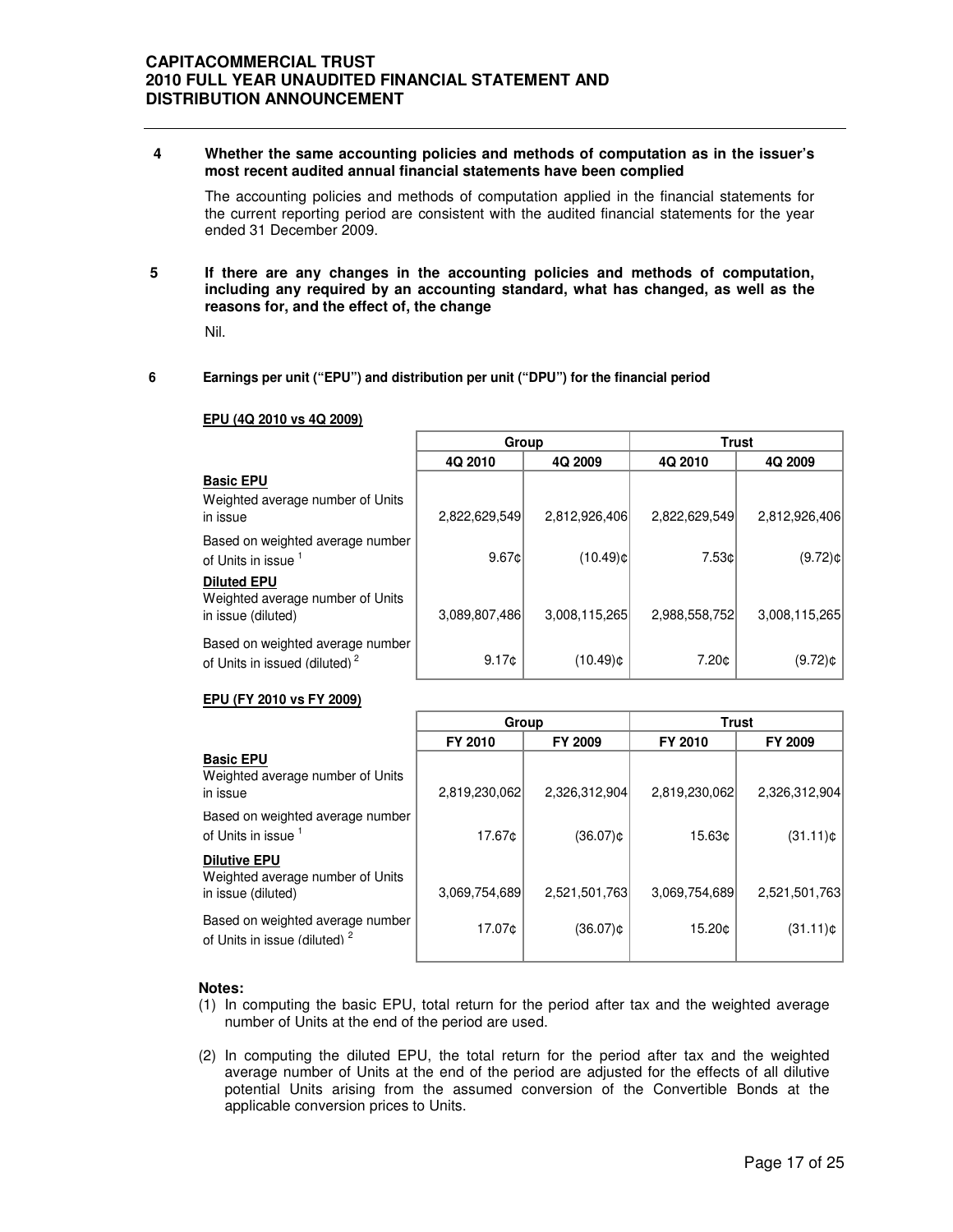## **Distribution per unit ("DPU")**

In computing the DPU, the number of Units as at the end of each period is used for the computation.

The DPU for the Group and Trust are the same.

Number of Units in issue as at end of period

## **DPU**

Based on the number of Units in issue at the end of the period

| 4Q 2010       | 4Q 2009       | FY 2010       | <b>FY 2009</b> |
|---------------|---------------|---------------|----------------|
| 2,823,308,500 | 2,813,915,220 | 2,823,308,500 | 2,813,915,220  |
|               |               |               |                |
|               |               |               |                |
| 1.94¢         | 1.88¢         | 7.83¢         | 7.06¢          |

#### **Notes:**

(1) DPU is computed on the basis that none of the outstanding S\$180.0 million CB due 2013 and S\$225.0 million CB due 2015 (4Q 2009 and FY 2009: S\$370.0 million CB due 2013) is converted into Units. Accordingly, the actual quantum of DPU may differ if any of the outstanding CB due 2013 and CB due 2015 is converted into Units on or before the books closure date.

#### **7(a) Net asset value ("NAV") backing per Unit based on issued Units at the end of the period.**

|                                                                                        |             | Group         |               | <b>Trust</b>  |               |
|----------------------------------------------------------------------------------------|-------------|---------------|---------------|---------------|---------------|
|                                                                                        | <b>Note</b> | 31-Dec-10     | 31-Dec-09     | 31-Dec-10     | 31-Dec-09     |
| Number of Units issued at end of<br>period                                             |             | 2,823,308,500 | 2,813,915,220 | 2,823,308,500 | 2,813,915,220 |
| NAV (S\$'000)                                                                          |             | 4,273,741     | 3,956,409     | 4,072,542     | 3,814,285     |
| <b>NAV per Unit</b>                                                                    |             | \$1.51        | \$1.41        | \$1.44        | \$1.36        |
| <b>Adjusted NAV per Unit (excluding</b><br>the distributable income to<br>unitholders) |             | \$1.47        | \$1.37        | \$1.40        | \$1.32        |

#### **Note:**

(1) NAV per Unit is computed based on net asset value over the number of Units in issue at end of the period.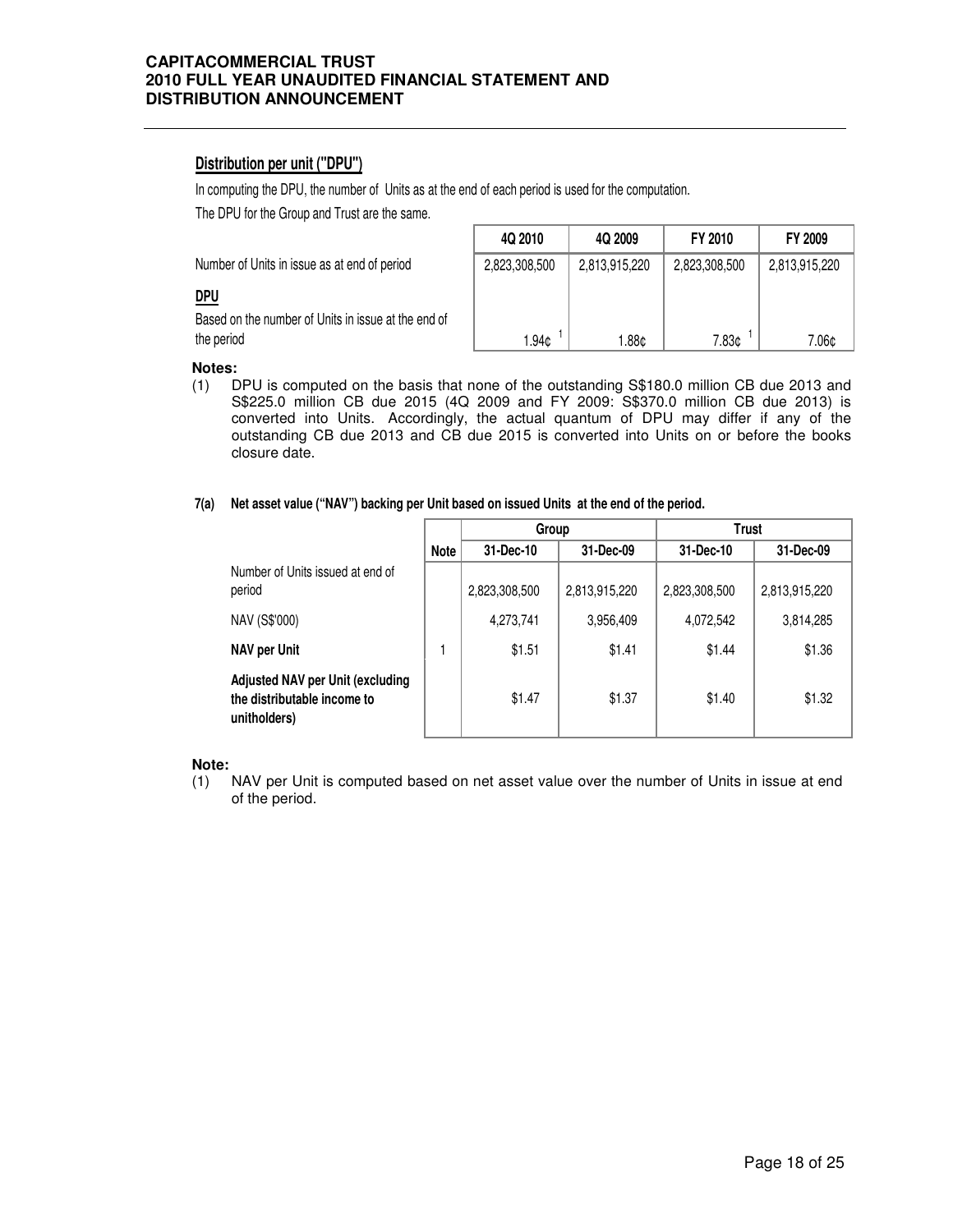## **8 Review of performance**

|                                                   | Group                                    |            |            |             |
|---------------------------------------------------|------------------------------------------|------------|------------|-------------|
|                                                   | 4Q 2009<br>4Q 2010<br>FY 2010<br>FY 2009 |            |            |             |
| <b>Statement of Total Return</b>                  | S\$'000                                  | S\$'000    | S\$'000    | S\$'000     |
| Gross revenue                                     | 92,093                                   | 103,240    | 391,911    | 403,323     |
|                                                   |                                          |            |            |             |
| Property operating expenses                       | (21, 205)                                | (23, 239)  | (92, 928)  | (103, 112)  |
| Net property income                               | 70,888                                   | 80,001     | 298,983    | 300,211     |
| Interest income                                   | 798                                      | 163        | 1,650      | 275         |
| (Loss) / gain from remeasurement of derivatives   | (2,353)                                  | 234        | (6,910)    | 6,523       |
| Manager's management fees                         | (4,718)                                  | (5,235)    | (18,938)   | (19, 781)   |
| Trust expenses                                    | (380)                                    | (297)      | (2,372)    | (2,318)     |
| Borrowing costs                                   | (22, 986)                                | (20, 735)  | (89, 054)  | (93, 183)   |
| Net income before share of profit of associate    | 41,249                                   | 54,131     | 183,359    | 191,727     |
| Share of profit of associate                      | 3,763                                    | 1,019      | 6,970      | 4,032       |
| Net income                                        | 45,012                                   | 55,150     | 190,329    | 195,759     |
| Premium on repurchase of convertible bonds        |                                          |            | (13,768)   |             |
| Gain on sale of investment properties             |                                          |            | 128,925    |             |
| Net change in fair value of investment properties | 227,826                                  | (350,090)  | 192,582    | (1,034,912) |
| Total return for the period before tax            | 272,838                                  | (294, 940) | 498,068    | (839, 153)  |
| Income tax                                        | (1)                                      | (20)       | (6)        | (21)        |
| Total return for the period after tax             | 272,837                                  | (294, 960) | 498,062    | (839, 174)  |
| <b>Distribution Statement</b>                     |                                          |            |            |             |
| Total return for the period before tax            | 272,838                                  | (294, 940) | 498,068    | (839, 153)  |
| Net tax and other adjustments                     | (218, 432)                               | 347,833    | (277, 111) | 1,037,605   |
| Distribution income released by joint venture     | 300                                      |            |            |             |
| Income available for distribution to unitholders  | 54,706                                   | 52,893     | 220,957    | 198,452     |
| Distributable income to unitholders               | 54,706                                   | 52,893     | 220,957    | 198,452     |
| <b>DPU</b>                                        |                                          |            |            |             |
| For the period                                    | 1.94¢                                    | 1.88¢      | 7.83¢      | 7.06¢       |
| Annualised                                        | 7.70¢                                    | 7.46¢      | 7.83¢      | 7.06¢       |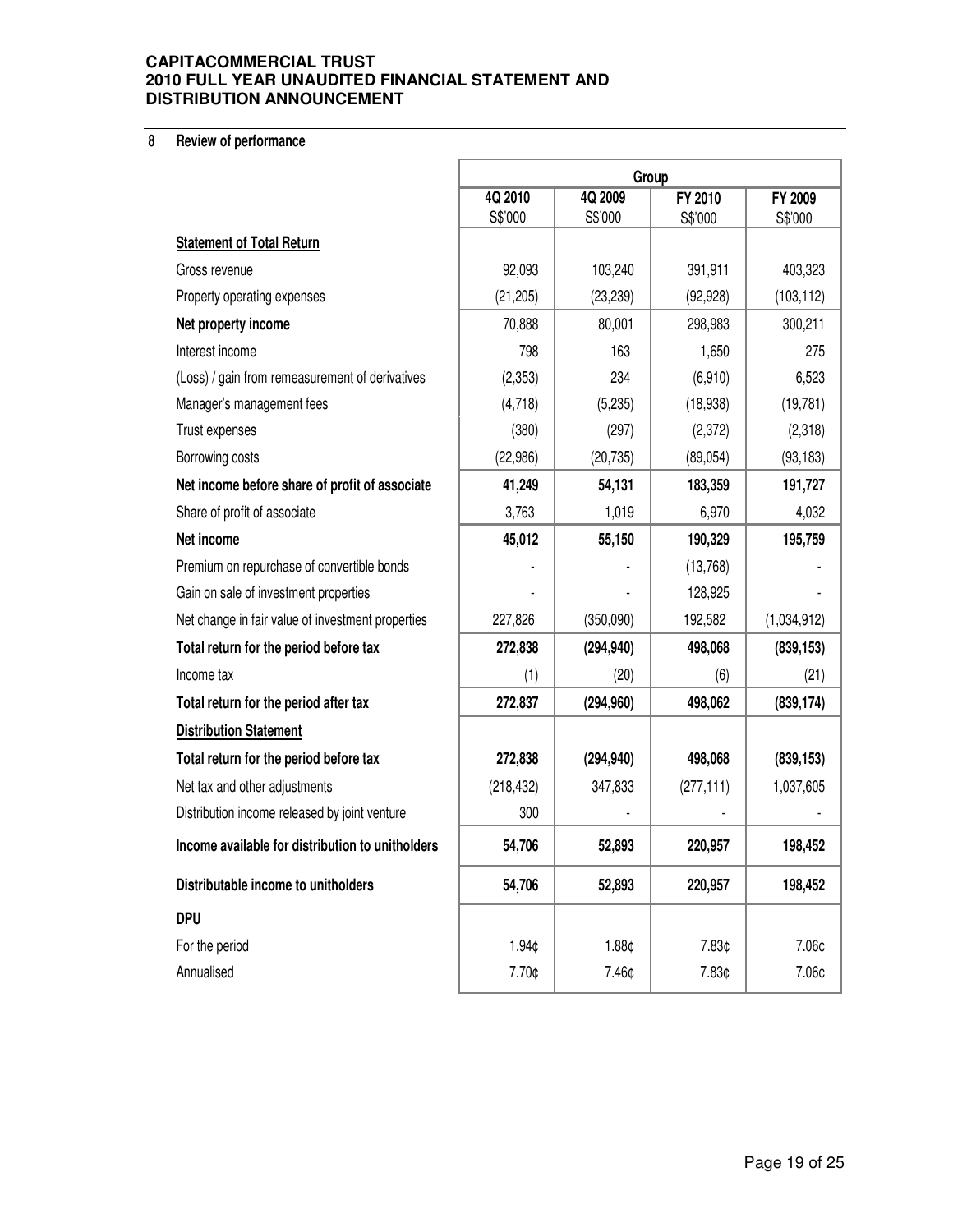#### **Review of performance 4Q 2010 vs 4Q 2009**

 Gross revenue of S\$92.1 million for 4Q 2010 was lower than that for 4Q 2009 by S\$11.1 million or 10.8%. This was mainly due to loss in rental income resulting from sales of Robinson Point and Starhub Centre with legal completion dates on 19 Apil 2010 and 16 September 2010 respectively.

Property operating expenses of S\$21.2 million for 4Q 2010 were lower than that for 4Q 2009 by S\$2.0 million or 8.8%. The decrease in expenses was mainly due to the sales of Robinson Point and Starhub Centre, resulting in lower operating expenses incurred.

Trust expenses of S\$0.4 million for 4Q 2010 were marginally higher as compared with that for 4Q 2009 by S\$0.1 million or 27.9%. This was mainly due to higher unitholders expenses incurred.

Borrowing costs of S\$23.0 million for 4Q 2010 were higher than that for 4Q 2009 by S\$2.3 million or 10.9% due mainly to higher amortisation and transaction cost offset partially by lower interest cost due to decrease in borrowings.

#### **Review of performance FY 2010 vs FY 2009**

Gross revenue of S\$391.9 million for FY 2010 was lower than that for FY 2009 by S\$11.4 million or 2.8%. This was mainly due to the loss in rental income from Starhub Centre and Robinson Point (the sales were completed on 19 April 2010 and 16 September 2010 respectively). The impact was partially mitigated by higher rental income from positive rent reversions and/or higher average occupancies from other buildings in the portfolio.

Property operating expenses of S\$92.9 million for FY 2010 were lower than that for FY 2009 by S\$10.2 million or 9.9%. The decrease in expenses were mainly due to the sales of Robinson Point and Starhub Centre, resulting in lower property tax and lower operating expenses incurred.

Trust expenses of S\$2.4 million for FY 2010 were marginally higher compared with that for FY 2009 by S\$0.1 million or 2.3%. This was mainly due to higher unitholders expenses incurred.

Borrowing costs of S\$89.1 million for FY 2010 were lower than that for FY 2009 by S\$4.1 million or 4.4% mainly due to lower interest expenses incurred but offset partially by higher amortisation and transaction cost. The lower interest expenses was due to decrease in borrowings.

Premium on repurchase of convertible bonds of S\$13.8 million refers to the premium on repurchase and cancellation of S\$190.0 million of the CB due 2013 in 1H 2010.

Gain on sale of investment properties of S\$128.9 million was attributed to the sales of Robinson Point (S\$19.6 million) and Starhub Centre (S\$109.3 million).

#### **Net change in fair value of investment properties**

The net change in fair value of investment properties is a non tax-chargeable item and has no impact on the taxable income or distributable income to unitholders.

As at 31 December 2010, independent valuations were conducted by CB Richard Ellis (Pte) Ltd for CCT properties and the office/retail components in Raffles City. The hotel component in Raffles City was independently valued by Jones Lang LaSalle Hotels. The main methods of valuation adopted comprise the Capitalization Approach and Discounted Cash Flow Analysis. The Direct Comparison Method is used as a check against the derived values.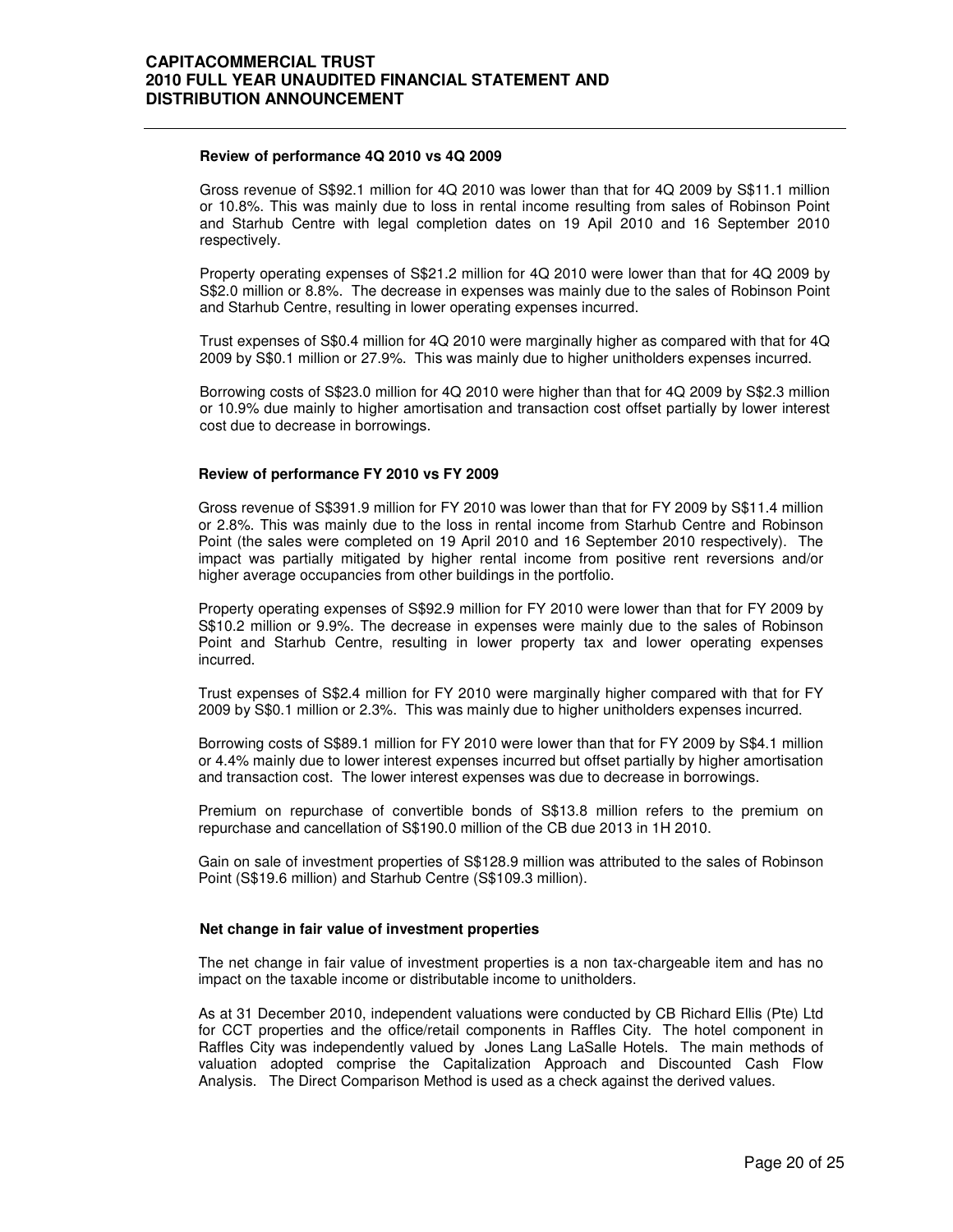The portfolio was revalued at S\$5,475.4 million on 31 December 2010, The total book value of the portfolio prior to this revaluation was S\$5,247.6 million, excluding Starhub Centre which was divested on 16 September 2010. The net gain in fair value of investment properties of S\$227.8 million was added to the Statement of Total Return in 2H 2010. Taking into account the fair value loss in investment properties for 1H 2010 of S\$35.2 million, the net fair value gain of investment properties is S\$192.6 million for the full year.

#### **9 Variance from Previous Forecast / Prospect Statement**

CCT has not disclosed any forecast to the market**.** 

#### **10 Commentary on the competitive conditions of the industry in which the group operates and any known factors or events that may affect the group in the next reporting period and the next 12 months**

According to advance 4Q 2010 GDP estimates released by the Ministry of Trade and Industry (MTI), Singapore's economy expanded 12.5% on a year-on-year basis. Overall, the economy is estimated to have expanded by 14.7% in 2010.

The Singapore office market in the Central Business District (CBD) improved in tandem with economic growth in 4Q 2010. Following the rebound in office market rentals since 2Q 2010, average prime office rents continued to grow strongly, increasing 12.2% on a quarter-on-quarter basis to \$8.30 per square foot per month while average Grade A office rents increased to \$9.90 per square foot per month with a 10.0% improvement over the previous quarter.

Occupancy rates of CBD office space continued to improve during the quarter, buoyed by strong demand from banking and financial institutions, insurance companies and professional service providers. Grade A office occupancy rates increased to 97.3% in 4Q 2010, a significant improvement over the 93.8% in 4Q 2009. The total office take-up in Singapore in 2010 is estimated at 1.8 million sq ft, which is a strong rebound from the negative net take-up of 236,808 square feet in 2009.

Investment sales of office assets in the CBD are gaining momentum with a few transactions crossing \$1 billion at net property yields below 4%. This reflects confidence by institutional investors in the Singapore office market. Moreover, a number of older office buildings have been sold with potential for redevelopment into residential property, which would moderate the increase in office supply.

#### **Outlook 2011 and beyond**

Grade A office supply in Singapore is expected to increase by almost 3 million square feet in 2011 with the completion of a few major projects. Although pre-leasing activities were strong in 2010, it is anticipated that the sheer volume of new supply may temporarily exceed the take-up in 2011. This may cause an increase in vacancy rate, thereby moderating rental growth in 2011. Given that new office supply will decrease sharply from 2012 and that global economic recovery is expected to spur office demand, the prospects for office market appear positive.

Notwithstanding the strong recovery in Singapore's CBD office rentals, prime office rentals are still approximately 48% below the peak achieved prior to the recent global financial crisis. As a result, negative rent reversions are expected for the leases expiring in 2011. This will negatively impact CCT's operating revenue in 2011, although the impact should be mitigated by generally rising office rental rates.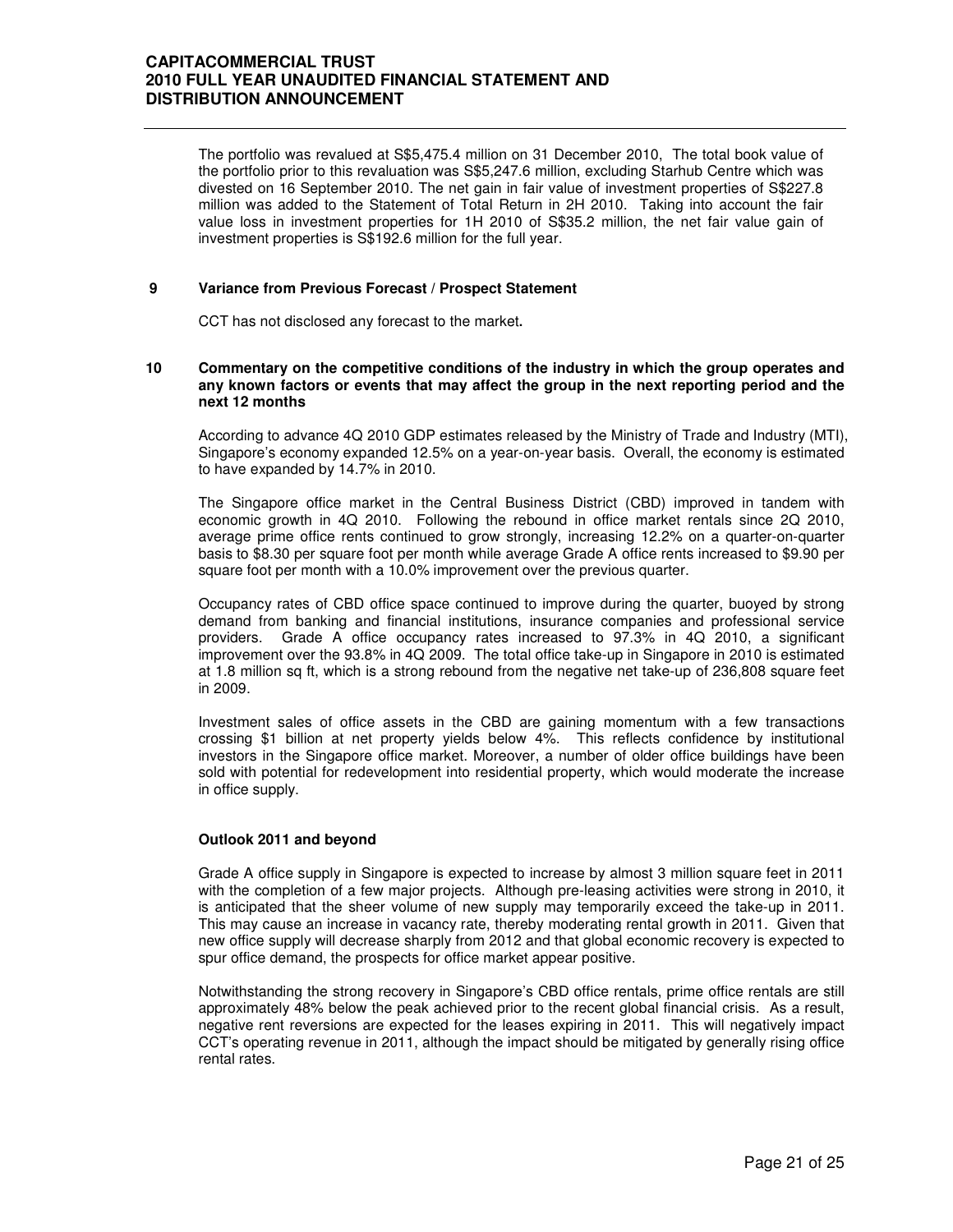Six Battery Road, one of CCT's Grade A assets, is being repositioned through asset enhancement works to capture the office market recovery. This will temporarily affect the occupancy rate of the building. The Manager believes the asset's performance should improve post-upgrading as the property's excellent location and enhanced specifications will ensure its continued competitiveness in Singapore's Grade A office market.

The Manager will continue our rigorous and disciplined implementation of its portfolio reconstitution strategy to ride on the positive outlook of Singapore's office market. It will also leverage on CCT's strong balance sheet and financial flexibility to enhance value for its Unitholders.

#### **11 Distributions**

#### **11(a) Current financial period**

|                                           | Any distributions declared for the current financial period?                                                                                                                                                                                                                                                                                                                                         | Yes. |
|-------------------------------------------|------------------------------------------------------------------------------------------------------------------------------------------------------------------------------------------------------------------------------------------------------------------------------------------------------------------------------------------------------------------------------------------------------|------|
| Name of distribution                      | Distribution for the period from 1 July 2010 to 31 December 2010                                                                                                                                                                                                                                                                                                                                     |      |
| Distribution type                         | Taxable income                                                                                                                                                                                                                                                                                                                                                                                       |      |
| <b>Estimated Distribution</b><br>rate $1$ | Taxable income distribution :- 3.93 cents per unit                                                                                                                                                                                                                                                                                                                                                   |      |
| Par value of units                        | Not meaningful                                                                                                                                                                                                                                                                                                                                                                                       |      |
| Tax rate                                  | Taxable income distribution<br>Qualifying investors and individuals (other than those who hold<br>their units through a partnership) will generally receive pre-tax<br>distributions. These distributions are exempt from tax in the hands<br>of individuals unless such distributions are derived through a<br>Singapore partnership or from the carrying on of a trade, business<br>or profession. |      |
|                                           | Qualifying foreign non-individual investors will receive their<br>distributions after deduction of tax at the rate of 10%.                                                                                                                                                                                                                                                                           |      |
|                                           | All other investors will receive their distributions after deduction of<br>tax at the rate 17%.                                                                                                                                                                                                                                                                                                      |      |
| Books closure date                        | 28 January 2011                                                                                                                                                                                                                                                                                                                                                                                      |      |
| Date payable                              | 28 February 2011                                                                                                                                                                                                                                                                                                                                                                                     |      |

#### **Footnote:**

**(1) The above estimated DPU is computed on the basis that none of the Convertible Bonds is converted into Units on or before the books closure date. Accordingly, the actual quantum of DPU may differ if any of the Convertible Bonds is converted into Units on or before the books closure date.**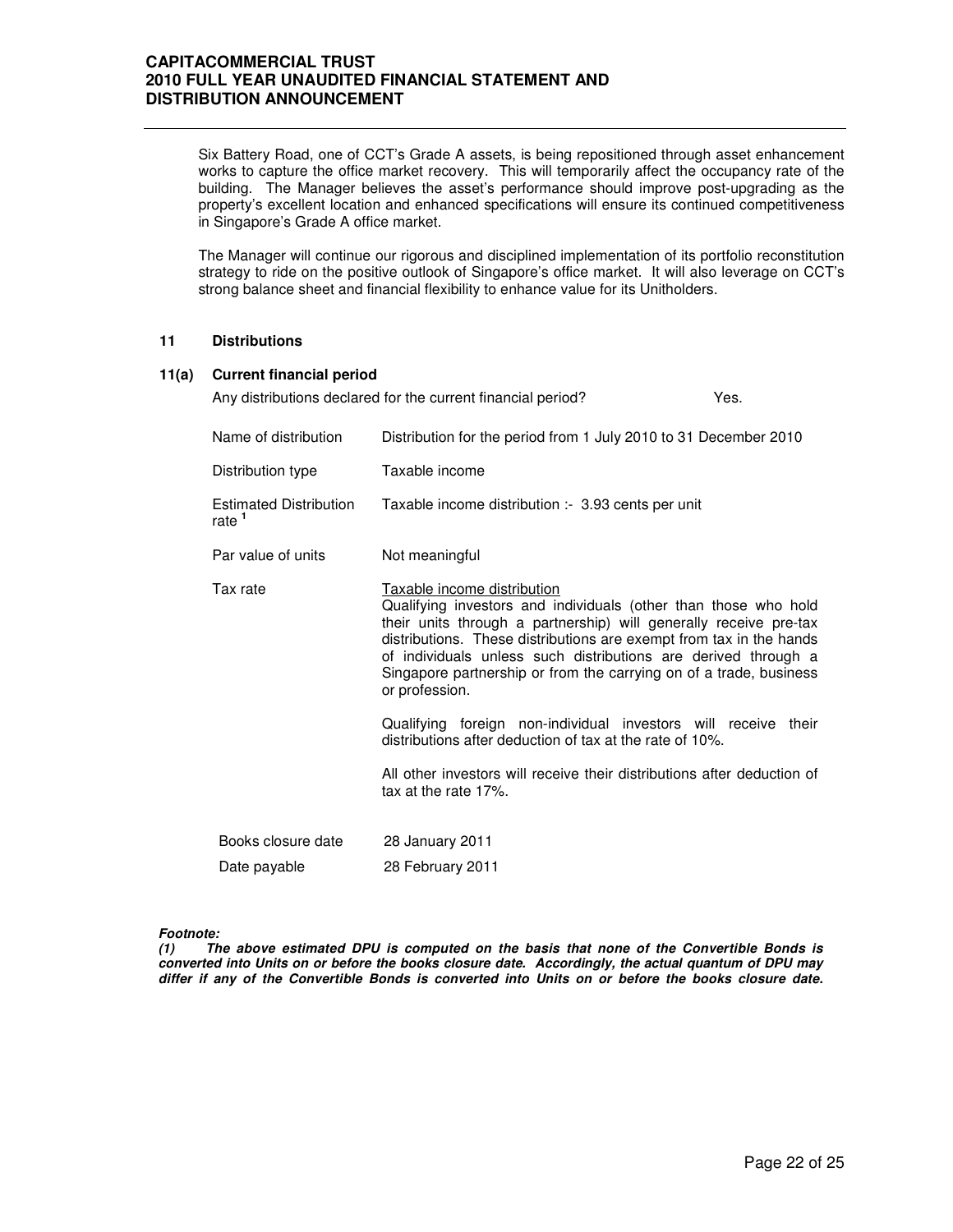| 11(b) |                                        | Corresponding period of the preceding financial period                                                                                                                                                                                                                                                                                                                                               |      |
|-------|----------------------------------------|------------------------------------------------------------------------------------------------------------------------------------------------------------------------------------------------------------------------------------------------------------------------------------------------------------------------------------------------------------------------------------------------------|------|
|       | immediate preceding financial periods? | Any distributions declared for the corresponding period of the                                                                                                                                                                                                                                                                                                                                       | Yes. |
|       | Name of distribution                   | Distribution for the period from 1 July 2009 to 31 December 2009                                                                                                                                                                                                                                                                                                                                     |      |
|       | Distribution type                      | Taxable income                                                                                                                                                                                                                                                                                                                                                                                       |      |
|       | Distribution rate                      | Taxable income distribution :- 3.73 cents per unit                                                                                                                                                                                                                                                                                                                                                   |      |
|       | Par value of units                     | Not meaningful                                                                                                                                                                                                                                                                                                                                                                                       |      |
|       | Tax rate                               | Taxable income distribution<br>Qualifying investors and individuals (other than those who hold<br>their units through a partnership) will generally receive pre-tax<br>distributions. These distributions are exempt from tax in the<br>hands of individuals unless such distributions are derived through<br>a Singapore partnership or from the carrying on of a trade,<br>business or profession. |      |
|       |                                        | Qualifying foreign non-individual investors will receive their<br>distributions after deduction of tax at the rate of 10%.                                                                                                                                                                                                                                                                           |      |
|       |                                        | All other investors will receive their distributions after deduction of<br>tax at the rate 17%.                                                                                                                                                                                                                                                                                                      |      |
|       | Books closure date                     | 29 January 2010                                                                                                                                                                                                                                                                                                                                                                                      |      |
|       | Date paid                              | 26 February 2010                                                                                                                                                                                                                                                                                                                                                                                     |      |

**12 If no distribution has been declared/recommended, a statement to that effect** NA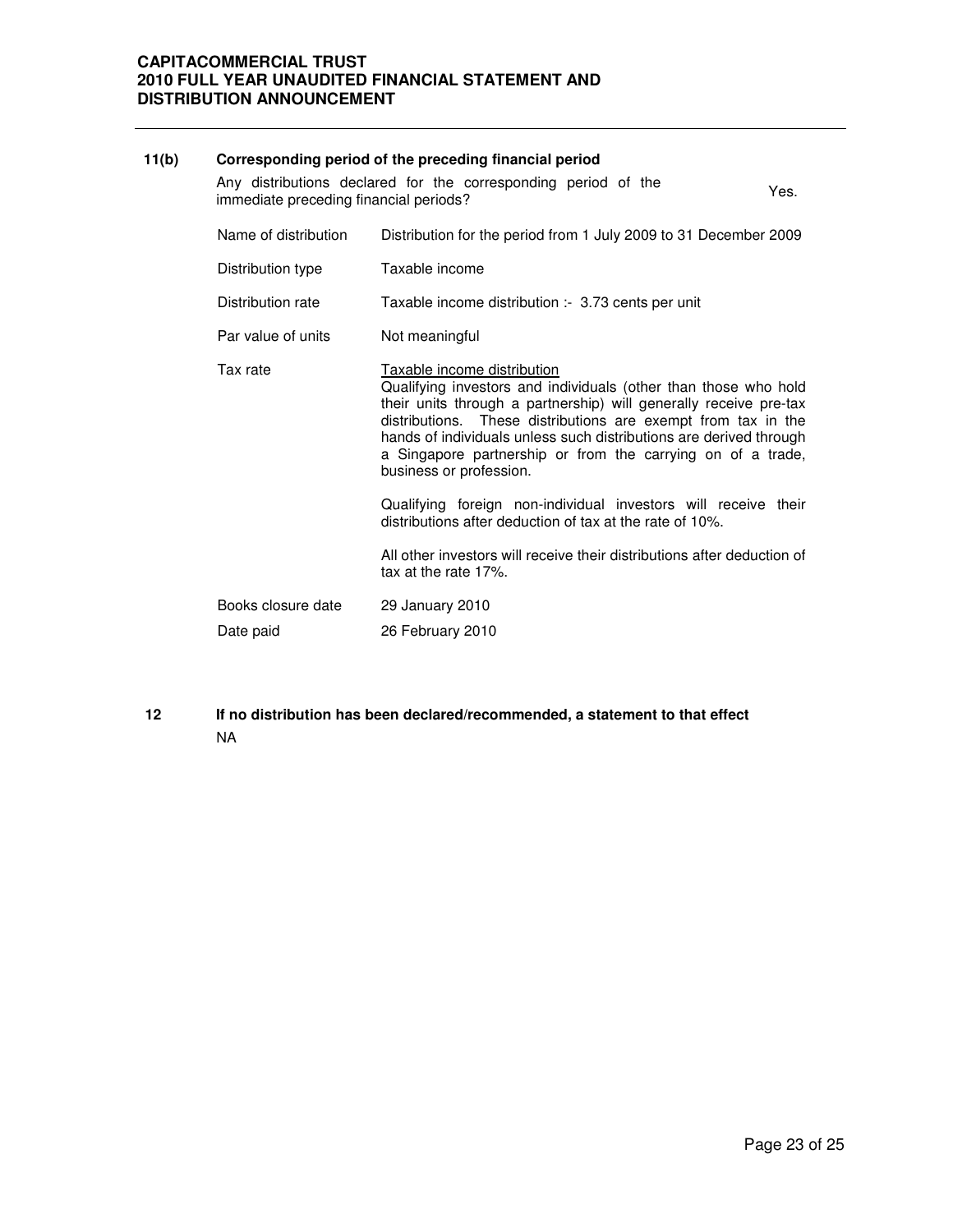#### **13 Segmental Results**

| <b>Total Gross Revenue</b>       |             | FY 2010        | FY 2009 | Change |
|----------------------------------|-------------|----------------|---------|--------|
| by business segments             | <b>Note</b> | <b>S\$'000</b> | S\$'000 | %      |
| Office buildings                 |             |                |         |        |
| Capital Tower                    |             | 64,265         | 58,422  | 10.0   |
| Six Battery Road                 |             | 82,787         | 85,171  | (2.8)  |
| One George Street                |             | 59,488         | 61,848  | (3.8)  |
| Other Office buildings           |             | 25,745         | 43,622  | (41.0) |
| <b>Total Office buildings</b>    |             | 232,285        | 249,063 | (6.7)  |
| Car park buildings               |             | 17,024         | 15,712  | 8.4    |
| <b>Mixed-use buildings</b>       |             |                |         |        |
| RCS Trust 60%                    |             | 121,920        | 120,075 | 1.5    |
| Other Mixed-use buildings        |             | 20,682         | 18,473  | 12.0   |
| <b>Total Mixed-use buildings</b> |             | 142,602        | 138,548 | 2.9    |
| Total gross revenue              | 1           | 391,911        | 403,323 | (2.8)  |

#### **Note**

(1) Total gross revenue was lower in FY 2010 compared with FY 2009 due mainly to the sales of Robinson Point and Starhub Centre.

| <b>Net Property Income</b>       |             | FY 2010        | FY 2009        | Change |
|----------------------------------|-------------|----------------|----------------|--------|
| by business segments             | <b>Note</b> | <b>S\$'000</b> | <b>S\$'000</b> | %      |
| <b>Office buildings</b>          |             |                |                |        |
| <b>Capital Tower</b>             |             | 47,217         | 39,899         | 18.3   |
| Six Battery Road                 |             | 65,376         | 67,832         | (3.6)  |
| One George Street                |             | 49,498         | 49,433         | 0.1    |
| Other Office buildings           |             | 22,007         | 35,380         | (37.8) |
| <b>Total Office buildings</b>    |             | 184,098        | 192,544        | (4.4)  |
| Car park buildings               |             | 12,431         | 10,313         | 20.5   |
| <b>Mixed-use buildings</b>       |             |                |                |        |
| RCS Trust 60%                    |             | 87,911         | 84,690         | 3.8    |
| Other Mixed-use buildings        |             | 14,543         | 12,664         | 14.8   |
| <b>Total Mixed-use buildings</b> |             | 102,454        | 97,354         | 5.2    |
| Total net property income        |             | 298,983        | 300,211        | (0.4)  |

## **Note**

(1) Net property income for FY 2010 is marginally lower than FY 2009 due to divestments of Robinson Point and Starhub Centre but mitigated by lower property expenses such as property tax and other property operating expenses.